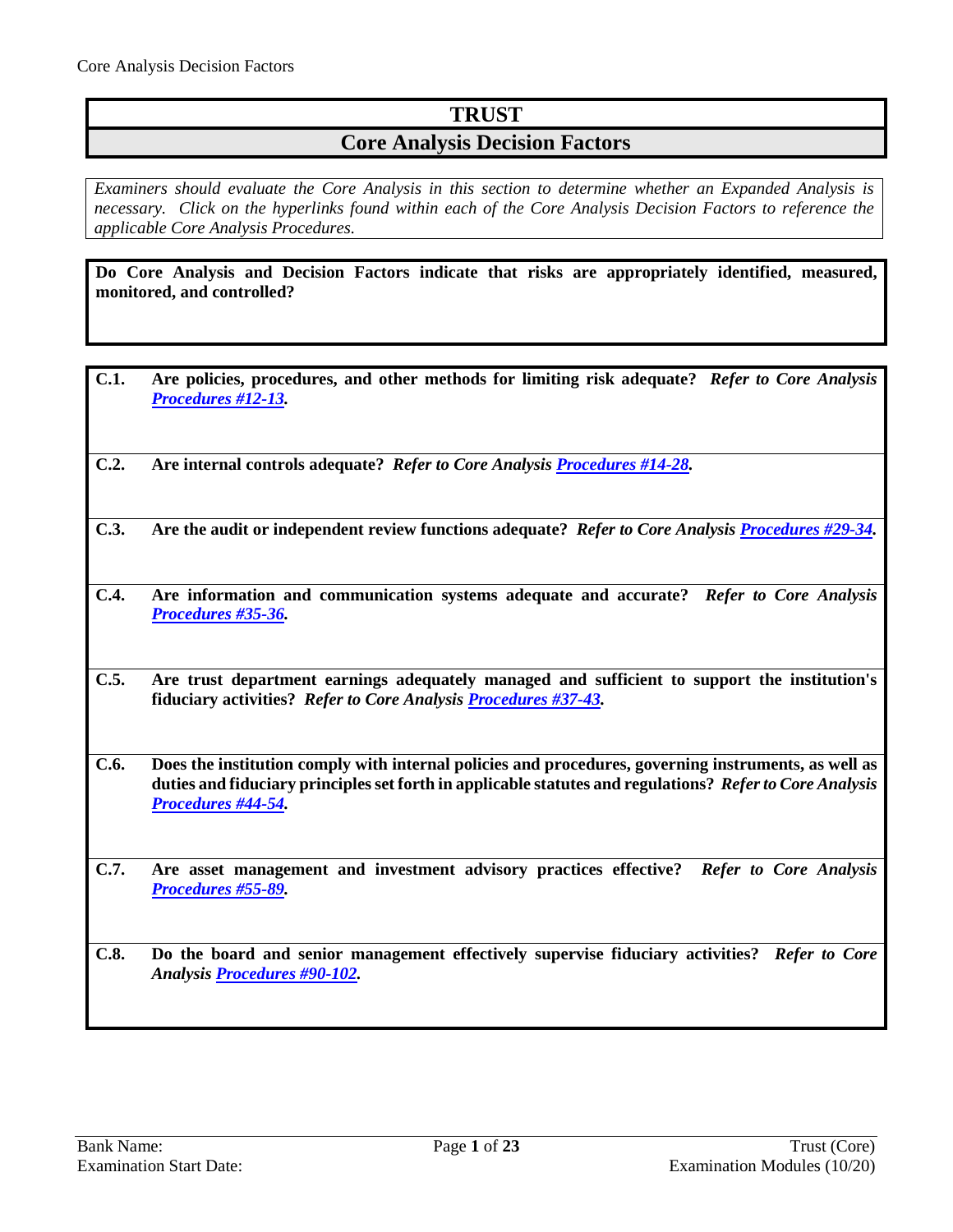# **TRUST**

## **Core Analysis Procedures**

*Examiners are to consider the following procedures but are not expected to perform every procedure at every bank. Examiners should complete only the procedures relevant for the bank's activities, business model, risk profile, and complexity. If needed, based on other identified risks, examiners can complete additional procedures. References to laws, regulations, supervisory guidance, and other resources are not all-inclusive.*

## **Preliminary Review**

- **1. Review prior examination reports, work papers, and file correspondence for an overview of previously identified concerns or higher risk issues.**
- **2. Review internal and external audit reports, engagement letters, and management responses to audit recommendations.**

**3. Review actions taken by management to correct audit and examination recommendations.**

- **4. Review other sources to determine the general risk profile of the trust department and identify the types of accounts administered (e.g., personal trust, corporate trust, employee benefit (defined contributions, defined benefit, and investment management). Consider the following:**
	- **Schedule RC-T in the FFIEC Reports of Income and Condition (Call Reports);**
	- **Other regulatory reports, examinations, investigations, and correspondence from state banking authorities, Securities and Exchange Commission, Financial Industry Regulatory Authority (FINRA), or Department of Labor;**
	- **Public information such as stockholders reports, the bank's Internet site, press releases, and published news stories;**
	- **Current trust department Statement of Assets and Liabilities or trust department Statement of Condition;**
	- **Responses to the First Day Letter and the Trust Officer's Questionnaire;**
	- **Customer complaints, including complaints received by the FDIC, Board of Governors of the Federal Reserve System (FRB) and Federal Reserve Banks, or state; and**
	- **Pending or threatened litigation.**
- **5. Determine whether the trust department administers or uses common trust funds, collective investment funds, proprietary mutual funds, or other pooled investment vehicles.**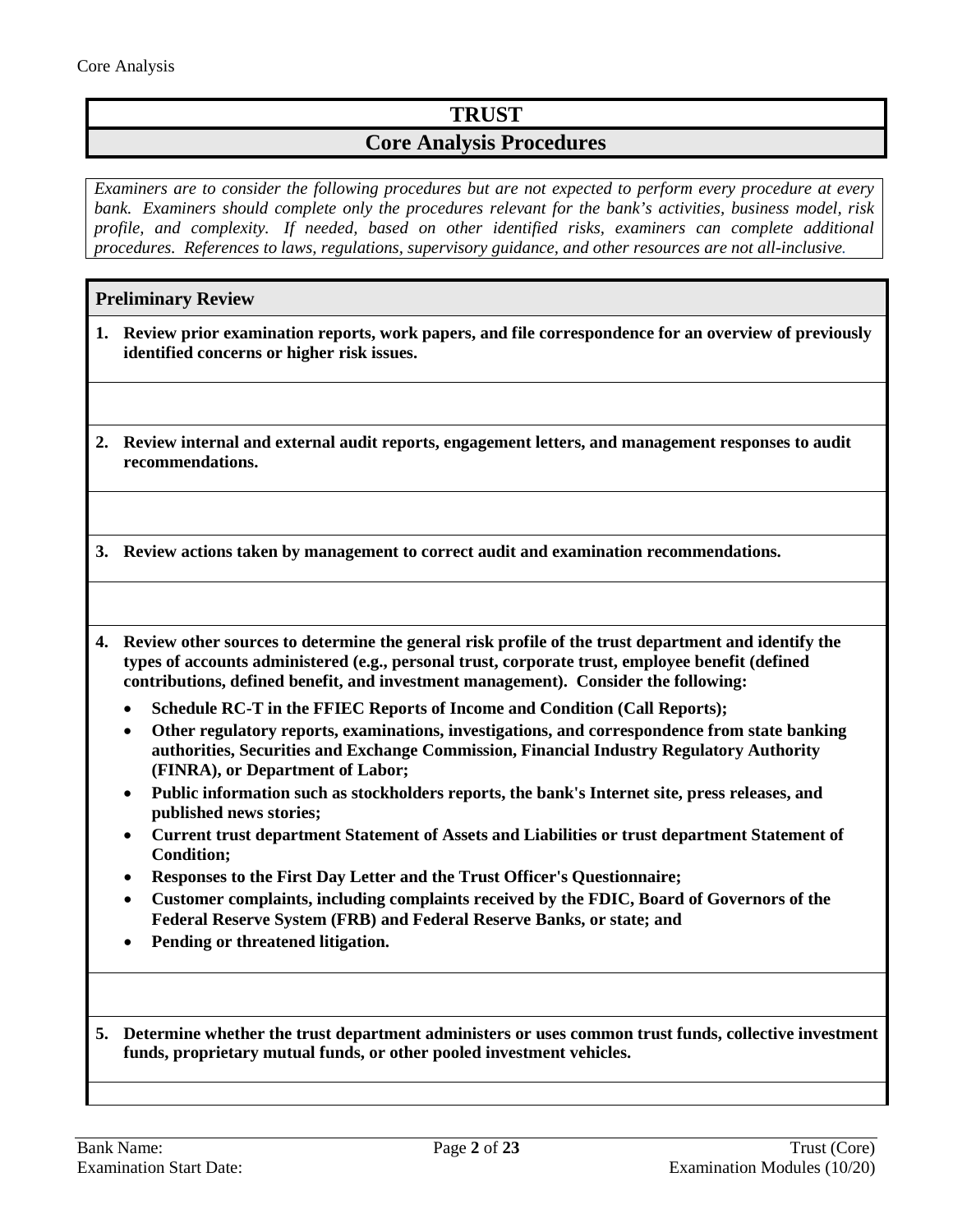- **6. Determine which of the following activities should be reviewed given the trust department risk profile:**
	- **Securities lending;**
	- **Fiduciary services delivered via electronic banking channels;**
	- **Employee benefit participant record keeping;**
	- **Fee sharing arrangements, including receipt of 12b-1 or sub-accounting fees from mutual funds;**
	- **Services provided to or received from third parties;**
	- **Sweep arrangements/cash management;**
	- **Soft dollar arrangements;**
	- **Institutional custody;**
	- **Use of outside investment advisors;**
	- **Open Architecture/Separately Managed Accounts; and**
	- **Securities transactions (i.e., compliance with the Securities and Exchange Commission (SEC)/FRB Regulation R and (Gramm-Leach-Bliley Act (GLBA) broker exception rules).**
- **7. Review regulatory applications and other information concerning any purchase, acquisition, or merger activity since the last examination.**
- **8. Discuss the following issues with management, focusing on significant changes to the trust department since the last examination or planned changes:**
	- **Key personnel and staffing,**
	- **Organizational structures,**
	- **Operations and automated systems,**
	- **Marketing strategies,**
	- **New products and services,**
	- **Investment strategies, and**
	- **SEC/FRB Regulation R and GLBA broker exception rules.**

**9. Review the following information regarding management of the trust department:**

- **Minutes of meetings of the board of directors and trust related committees;**
- **Organizational charts;**
- **Committee composition and structure; and**
- **Management information reports, such as:** 
	- o **Net overdrafts and other account liabilities,**
	- o **Large cash balance reports,**
	- o **Past-due loans (including participant loans in employee benefit accounts), and**
	- o **Delinquent fee reports.**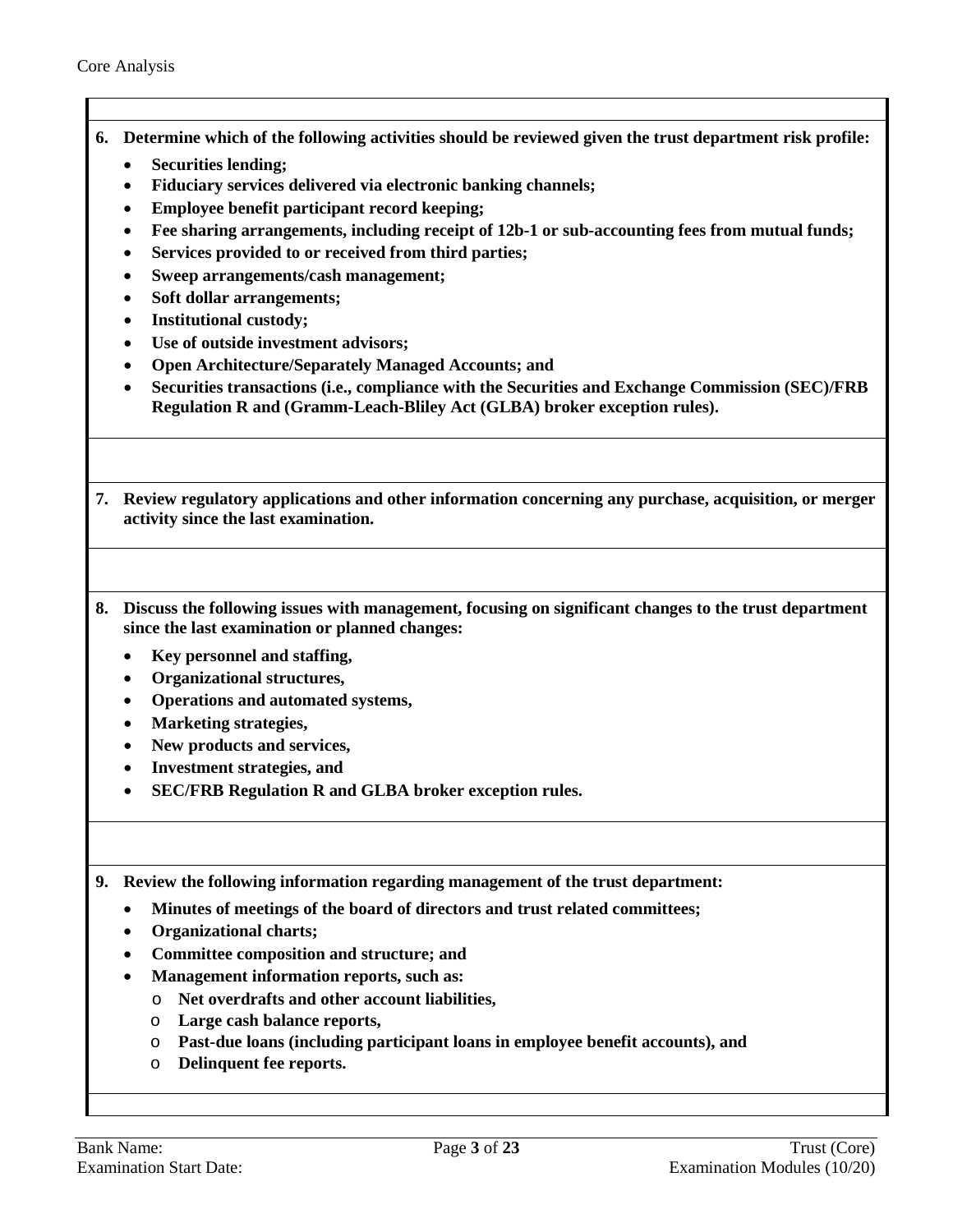- **10. Determine the scope of the trust department account review. Consider the following:** 
	- **General account selection criteria:**
		- o **Pending or threatened litigation;**
		- o **Customer complaints;**
		- o **Previous examination criticisms;**
		- o **New and closed accounts;**
		- o **Successor appointments;**
		- o **Co-fiduciary relationships;**
		- o **Internal watch lists and accounts risk rated inherently "high" (e.g. ERISA-governed accounts);**
		- o **Assets not carried on the department's books;**
		- o **Accounts with liabilities;**
		- o **Accounts lacking diversification;**
		- o **Accounts holding unique assets (such as real estate, mineral, oil and gas interest, and limited partnerships); and**
		- o **Administratively complex assets held in discretionary and investment advisory accounts;**
	- **Actual or potential conflicts of interest, such as:**
		- o **Discretionary investments in own institution or parent securities and deposits;**
		- o **Discretionary investments in securities and other obligations of insiders;**
		- o **Discretionary investments in proprietary products (such as mutual funds, insurance, and annuities);**
		- o **Inter-trust transactions; and**
		- o **Accounts where insiders serve as co-fiduciary;**
		- **Employee benefit accounts with plans that:**
		- o **Cover the institution's employees;**
		- o **Are sponsored by directors or their related interests;**
		- o **Hold participant loans; or**
		- o **Are under investigation by the Department of Labor;**
	- **Corporate accounts with issues that are:**
		- o **In default or litigation; or**
		- o **Subject to the Trust Indenture Act; and**
	- **Estates that have been open for an extended time.**

#### **11. Prepare the examination scope memorandum.**

#### <span id="page-3-0"></span>**Policies, Procedures, and Other Risk Management Methods**

- **12. Determine whether policies, procedures, and other methods for managing risks associated with trust activities are adequate in relation to the institution's risk profile. When applicable, consider whether such policies and procedures address the following:**
	- **Asset management, including investment reviews,**
	- **Account liabilities (including overdrafts),**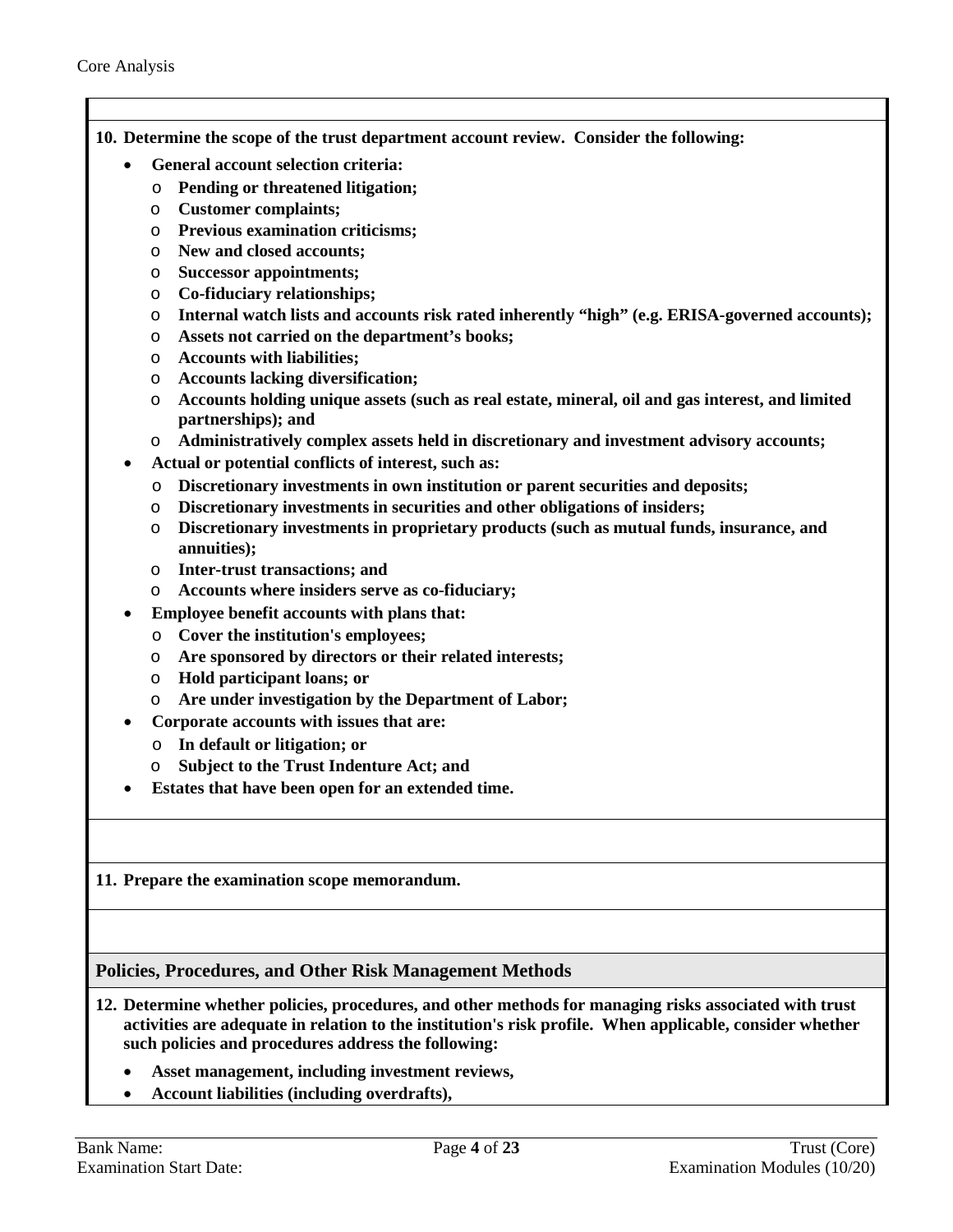- **Account administration and reviews,**
- **Conflicts of interest and self-dealing,**
- **Operations and internal controls,**
- **Securities trading,**
- **Broker and investment advisor selection,**
- **New-business development,**
- **Incentive compensation,**
- **Selection and retention of legal counsel,**
- **Ethical standards for trust department personnel,**
- **SEC/FRB Regulation R/GLBA broker exception rules,**
- **Investment selections,**
- **Fee concessions,**
- **Exception reporting and approval, and**
- **Bank Secrecy Act/Office of Foreign Asset Control adherence.**

**13. Determine whether the trust department's policies and procedures adequately address:** 

- **Privacy issues,**
- **Electronic banking,**
- **Electronic funds transfer, and**
- **Business continuity planning and testing.**

*Note: Department guidelines may be contained in the institution's general policy framework as well as trust department-specific policies.*

## <span id="page-4-0"></span>**Internal Controls**

## **CONTROL ENVIRONMENT**

**14. Determine whether management and the board have provided for:**

- **Adequate staffing for efficient operational processing and appropriate separation of duties;**
- **Compensating controls (if limited staffing precludes separation of duties);**
- **Clearly defined responsibilities, duties, and lines of authority; and**
- **Proper reporting and prompt correction of internal control deficiencies.**

## **PROTECTING AND CONTROLLING ASSETS**

**15. Assess the effectiveness of internal controls by considering whether:** 

- **Trust assets are separated from the assets owned by the institution;**
- **Controls over the receipt and release of assets require:** 
	- o **More than one institution employee to be present when assets are received or inventoried in a residence; and**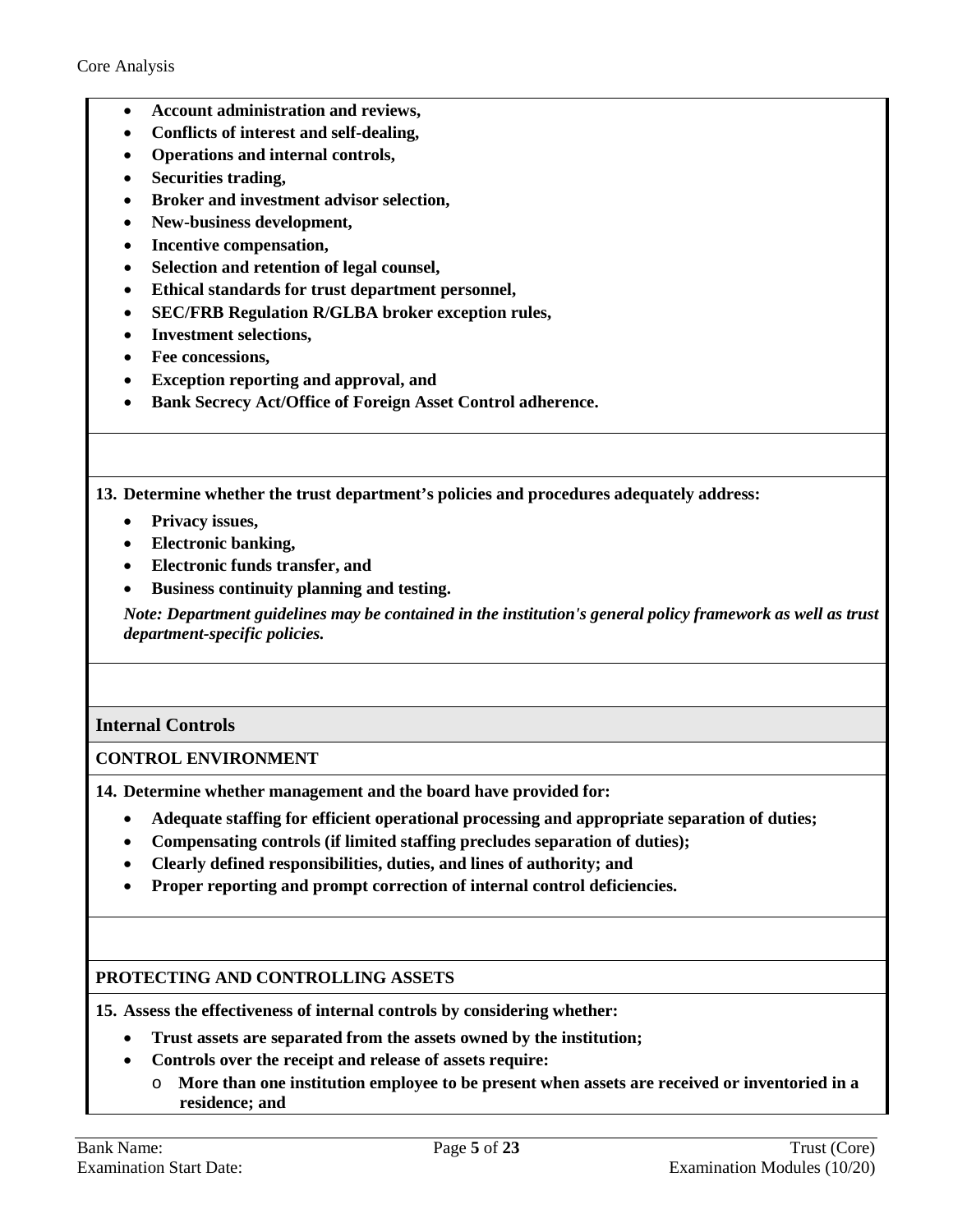- o **Account holders or beneficiaries to sign written confirmations for all items distributed to them;**
- **Assets held in the vault are under dual control and subject to periodic verification;**
- **The value of assets deemed "worthless" are appropriately researched, documented, and periodically reviewed;**
- **Worthless assets are maintained on the department's books at nominal value;**
- **Hold and return mail procedures are appropriate;**
- **Account statements are mailed by trust operations personnel (or an outside data processor) and not the account administrator; and**
- **Procedures over the disbursement of trust funds include:** 
	- o **Controls over unissued checks, such as using sequential or pre-numbered documents; and**
	- o **Signature controls and defined authorization limits.**
- **16. Assess arrangements where a registered broker-dealer serves as custodian for trust assets, by considering:** 
	- **The adequacy of management's analysis and documentation (both prior to entering arrangements and periodically thereafter) of the financial strength of the broker-dealer (including SEC/FINRA capital adequacy and Specific Reserve Account requirements); [See SEC Rule 15c3-3(c)];**
	- **The adequacy of the governing written agreement, including provisions addressing:**
		- o **Unauthorized conversions of trust assets;**
		- o **Unauthorized securities lending;**
		- o **Rights of offset against unpaid securities; and**
		- o **Termination provisions;**
	- **Whether the records of the broker-dealer segregate customer trust assets from the financial institution's own securities portfolio (for example, customer trust assets could be recorded in the name of the financial institution "as trustee for");**
	- **Whether State law permits broker-dealers to serve as a custodian for trust assets; and**
	- **The adequacy of Securities Investor Protection Corporation (SIPC) insurance coverage.** *(Note: Generally, individual trust accounts must be separately identified on the broker-dealer's records for such accounts to be eligible for SIPC insurance.)*

**17. Determine the nature, extent, and adequacy of controls over wire transfer activities. (Refer to Electronic Funds Transfer Risk Assessment Module.)**

## **RECORDKEEPING**

**18. Determine whether internal controls provide for accurate and reliable record keeping and regulatory reporting by considering whether record keeping systems:**

- **Maintain records in sufficient detail to properly reflect all trust department activities;**
- **Report the assets of each trust account separately from the assets of every other account;**
- **Account separately for principal and income in accordance with state requirements or governing account agreements;**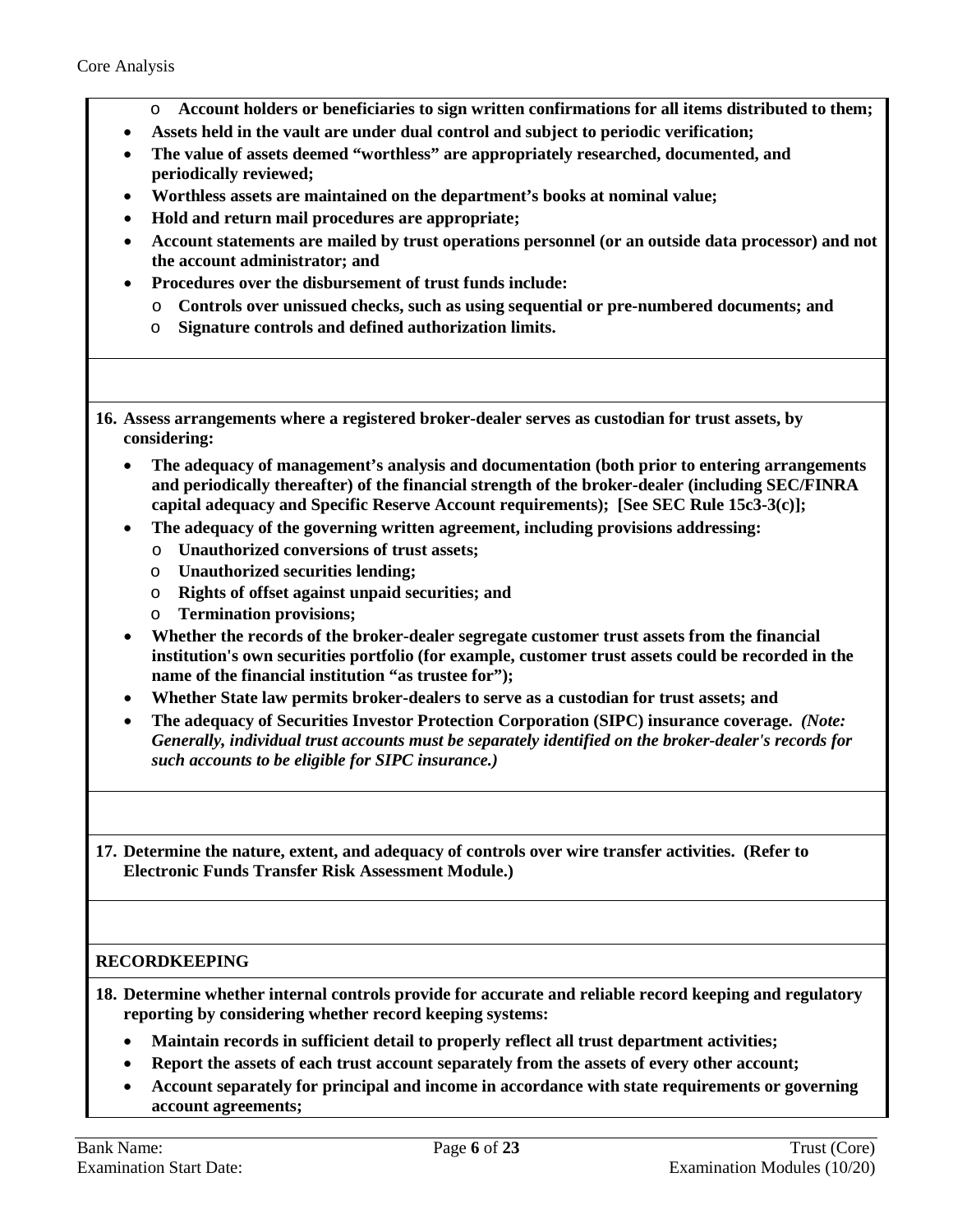- **Facilitate the timely and accurate processing of all transactions, including:**
	- o **Securities income,**
	- o **Distributed cash/assets,**
	- o **Securities prices and ratings,**
	- o **Mutual fund and cash sweep transactions (including allocated income and service fees), and**
	- o **Corporate actions that affect security holdings;**
- **Provide for accurate filing of Consolidated Reports of Condition and Income Schedule RC-T;**
- **Demonstrate compliance with SEC/FRB Regulation R and GLBA broker exception rules, in particular with the "Chiefly Compensated" provision of the Trust & Fiduciary Exception; and**
- **Provide for accurate and timely reporting of cost-basis information on Form 1099, as well as the provision and receipt of transfer statements. (See Internal Revenue Code (IRC) §6045 and §6045A)**

## **RECONCILIATIONS**

**19. Determine whether reconciliation procedures are adequate for security depositories, brokerage accounts, internal accounts, mutual funds, and cash management services.** *Note whether the status of all reconciliations is reported to management on a timely basis.*

#### **INFORMATION SYSTEMS**

**20. Evaluate the adequacy of internal controls over information systems used by the trust department, including the adequacy of contingency plans for possible failures of critical systems and the frequency with which contingency plans are tested.**

## **OTHER INTERNAL CONTROL MATTERS**

**21. Assess the effectiveness of the trust department's internal controls in ensuring compliance with applicable laws and regulations.**

**22. Determine whether appropriate controls exist over securities transactions, including timely execution and proper segregation between account administration and settlement.**

**23. Determine whether proper procedures are in place to process securities proxies, corporate actions, and other shareholder communications. (Refer to the Shareholders Communications Act of 1985)**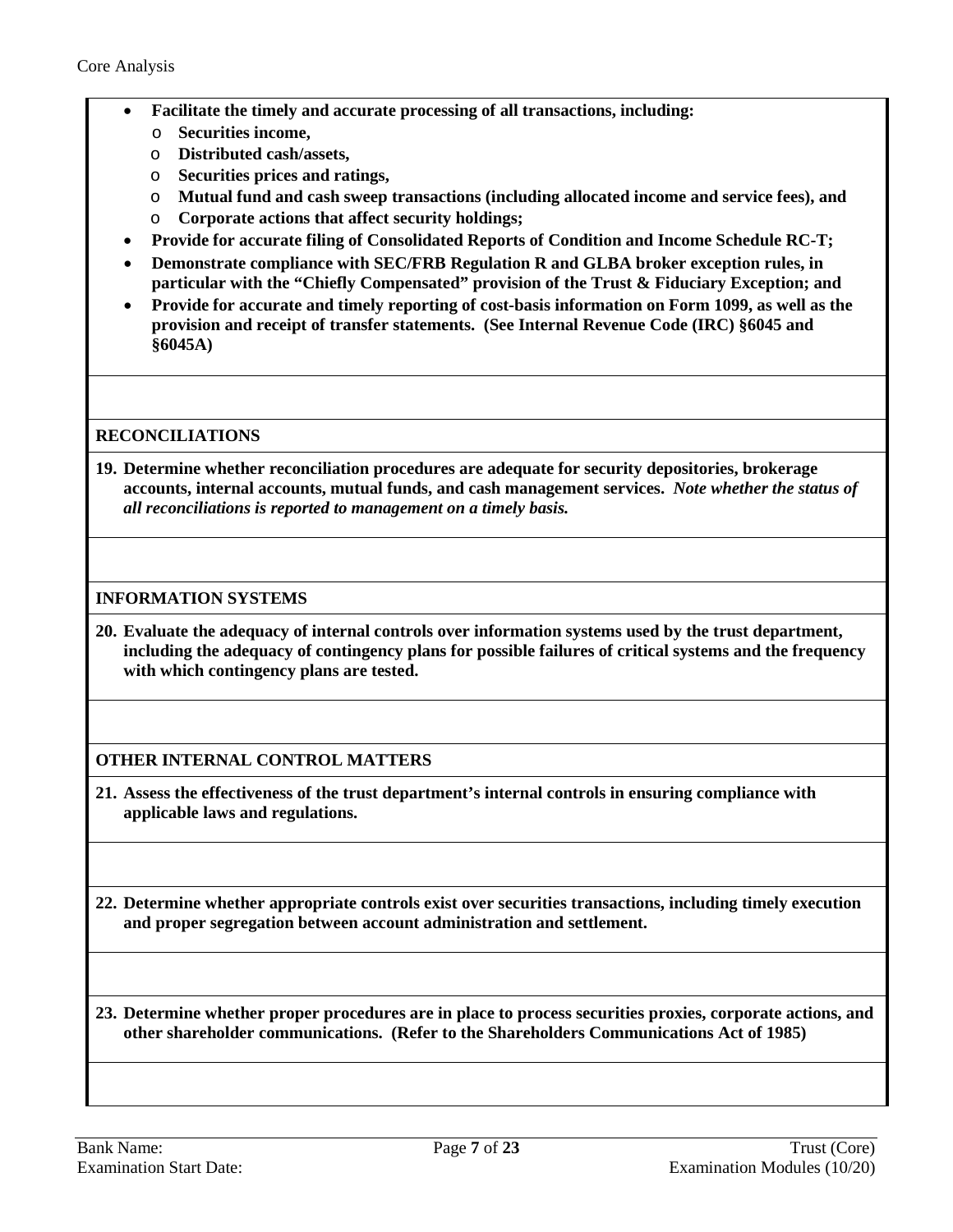- **24. Determine whether the institution allows daylight overdrafts (a.k.a., free riding) during the securities settlement process in custody accounts. If allowed, consider whether the institution:**
	- **Sets guidelines and standards for the acceptance of new custodial accounts, such as customer background and credit reviews;**
	- **Requires identification of broker-dealers that will be sending securities and accepting payments from custodial accounts;**
	- **Has systems to monitor trading and track accounts involving broker-dealers;**
	- **Ensures that each account has sufficient funds to perform any trade, or:**
		- o **That temporary overdrafts incurred for the purchase of exchange-traded or margin stocks are secured by collateral margins required in FRB Regulation U, and**
		- o **Form FR U-1 is obtained from customers where credit in excess of \$100,000 is extended;**
	- **Rejects customer trades that would result in a violation of FRB Regulation U;**
	- **Prohibits temporary overdrafts which could aid a broker-dealer in violating FRB Regulations T or X; and**
	- **Has training programs for administrators and operations personnel involved in the securities settlement process.**

**25. Determine whether the trust department maintains effective controls over dormant and unclaimed funds to ensure that such funds are adequately documented, monitored, aged, and escheated as required by applicable state law.**

**26. Evaluate the institution's process for providing trust customer account statements and other information.**

**27. Ensure that trust account administrators are not involved in the account statement generation and distribution process.**

**28. Determine whether original trust documents are adequately protected and copied/backed up.**

<span id="page-7-0"></span>**Audit or Independent Review**

**29. Determine whether the board provides for an annual or continuous audit of fiduciary activities.**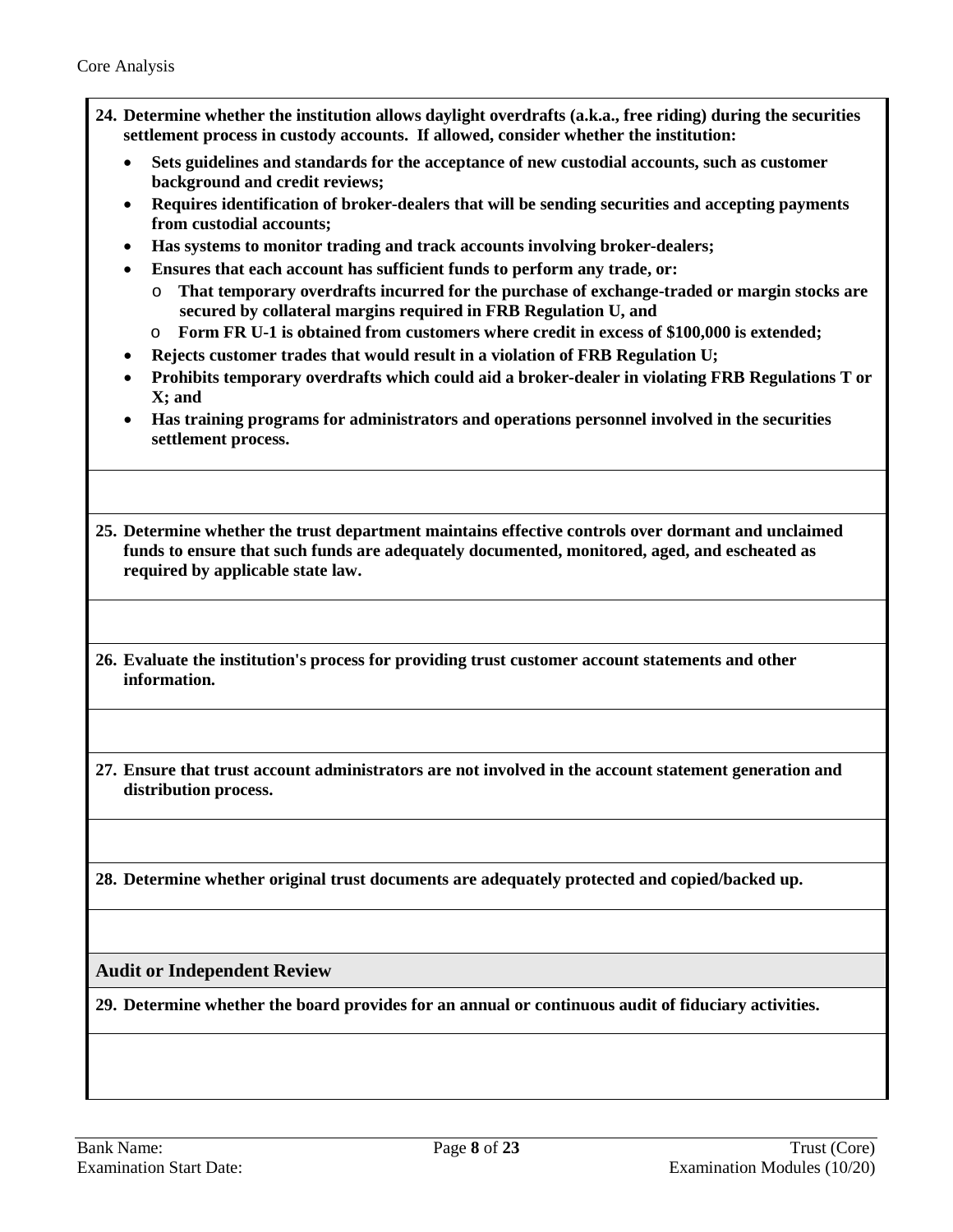- **30. Determine whether the scope of audit coverage is commensurate with the level of risk associated with fiduciary activities. Determine whether audit activities adequately evaluate:**
	- **The accuracy and validity of transactions;**
	- **Fee calculations, collections, and waivers;**
	- **Compliance with governing instruments, internal policies, statutory and regulatory requirements, and securities laws and regulations such as SEC/FRB Regulation R and GLBA broker-exception rules;**
	- **Internal routines and controls;**
	- **Account administration practices, such as documentation of:**
		- o **Trust agreements and court orders;**
		- o **Income receipts and distributions;**
		- o **Principal invasions such as appropriate approvals;**
		- o **Receipt of assets;**
		- o **Co-fiduciary and grantor approvals;**
		- o **Beneficiary and third-party approvals;**
		- o **Unique assets; and**
		- o **Annual administrative and investment reviews;**
	- **Management information systems;**
	- **Verification of assets;**
	- **Trust committee minutes;**
	- **Trading activities; and**
	- **Assessment of management's corrective actions.**

**31. Assess the adequacy of audit reporting procedures and consider whether:** 

- **Formal reports are provided to the board of directors or appropriate committee;**
- **Audit reports include a summary of the effectiveness of internal controls in the trust department;**
- **Audit findings, including actions taken as a result of the audit, are recorded in the board minutes or appropriate committee minutes; and**
- **Audit program deviations are appropriately reported and approved.**

**32. Determine the reason for any change in internal or external auditors for the trust area.** 

**33. Evaluate auditor independence over trust activities and consider whether:** 

- **The in-house audit function is independent and not unduly influenced by senior management, and**
- **External audit providers perform other services for the institution that could adversely affect the independence of audit findings.**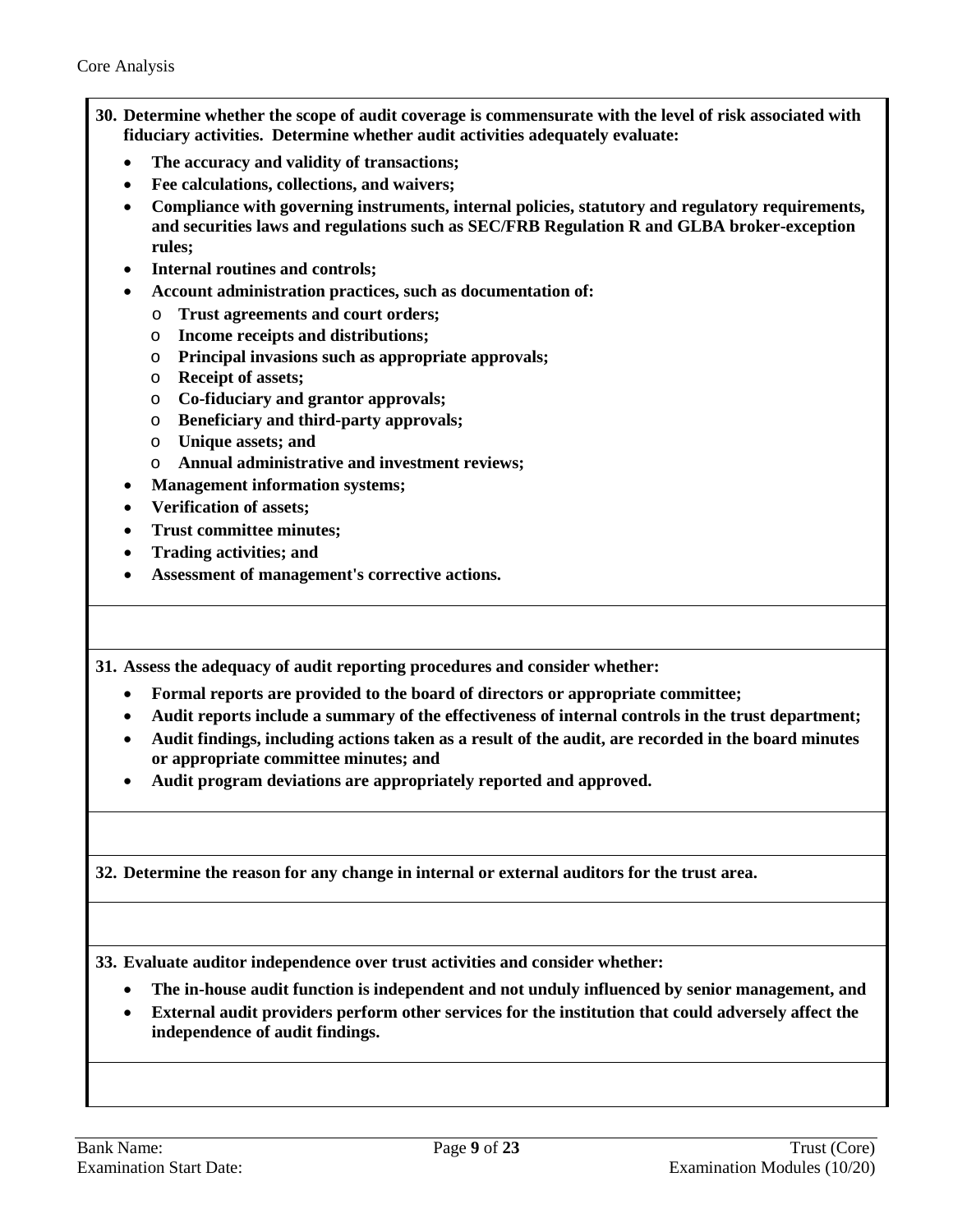#### **34. Evaluate auditor experience and expertise.**

#### <span id="page-9-0"></span>**Management Information Systems**

- **35. Determine whether written reports and communication processes provide sufficient information to enable the board, senior management, and staff to make appropriate risk management decisions regarding trust activities. Review the information provided to the board, trust committee, and trustrelated subcommittees to determine the quality, accuracy, timeliness, and completeness of reporting on items such as:** 
	- **New and closed accounts;**
	- **New products, business opportunities, and marketing programs;**
	- **Emerging risks;**
	- **Accounts involving administrative difficulties;**
	- **Accounts involving complaints or threatened/pending litigation;**
	- **Conflicts of interest;**
	- **Investment strategies and performance, including common and collective investment funds and proprietary investment products;**
	- **Exposures to counterparties;**
	- **Activities experiencing sustained or significant losses;**
	- **Exceptions from established policies, procedures, and risk limits;**
	- **Audit and regulatory reports;**
	- **Profitability;**
	- **Corporate trust issues in default; and**
	- **Significant discretionary actions.**

**36. Determine whether trust department personnel have sufficient, timely, accurate, and meaningful information to perform their responsibilities.** 

<span id="page-9-1"></span>**Earnings** 

**37. Determine whether management's methodology for measuring trust department profitability is reasonable and commensurate with the volume and nature of services.**

**38. Assess the adequacy of the board or designated committee reviews of trust profitability. Consider the scope and frequency of reviews, including analysis of material business lines and individual accounts.**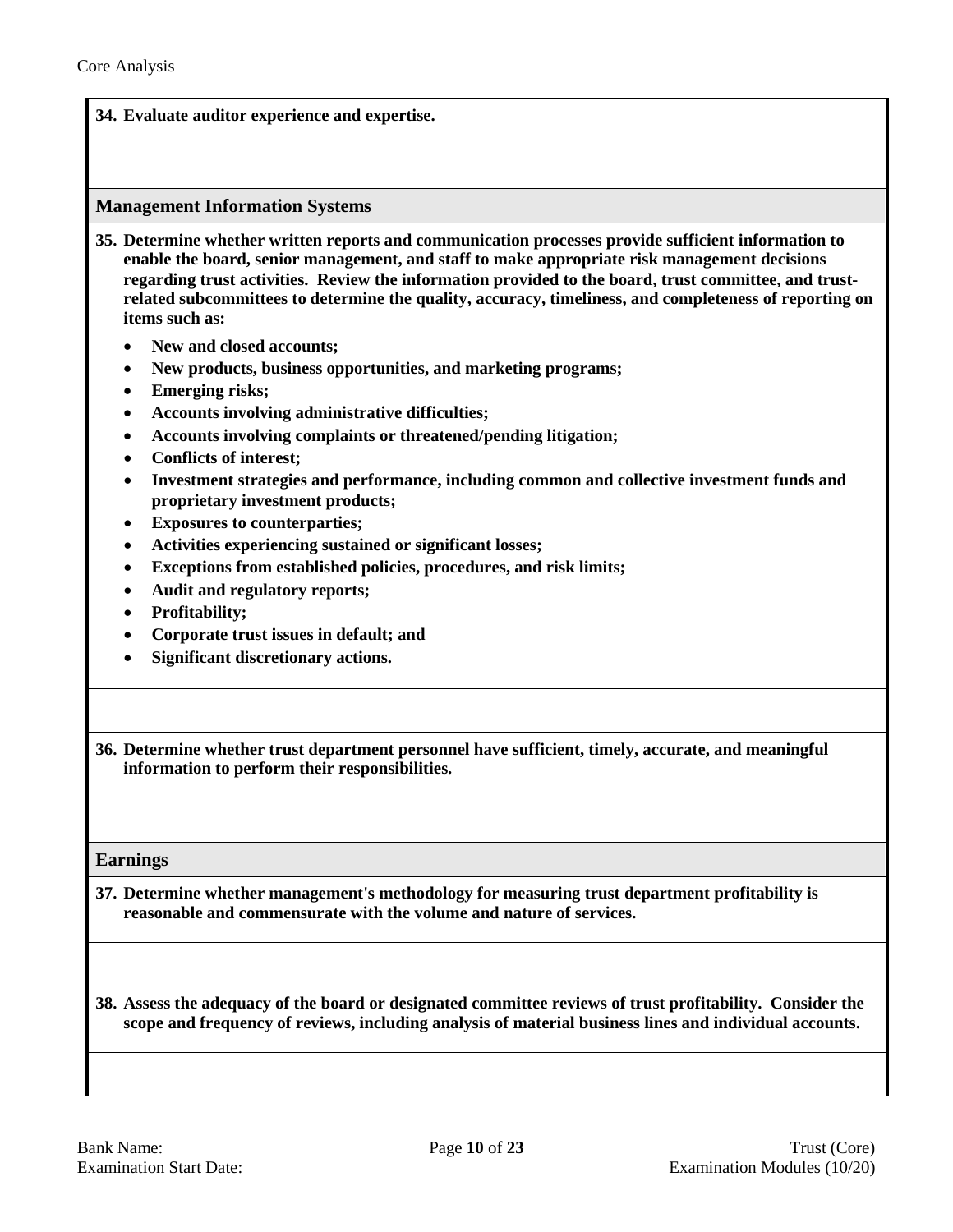- **39. Assess the department's historical, current, and projected earnings by considering:**
	- **The level and trend of earnings;**
	- **Whether revenues are sufficient to support overhead and provide a return commensurate with the risks assumed;**
	- **The materiality of surcharges, losses, and litigation costs;**
	- **The significance of credit for deposits (if the institution calculates it);**
	- **The impact of nonrecurring expenses or revenues;**
	- **The department's reliance on large fee-producing accounts; and**
	- **Management's opinion of material future events that may impact earnings such as threatened or pending litigation, new business opportunities, and competition.**
- **40. In institutions where trust services are offered as a benefit to the community, and profit is not the primary motivation, determine whether the board:**
	- **Periodically evaluates whether trust services provide an essential service to customers or the community, and**
	- **Establishes guidelines with respect to the amount of recurring losses that are acceptable if trust services cannot be offered profitably.**

**41. Evaluate the adequacy of the trust area budget process by considering:**

- **Comparisons of forecasted to actual earnings performance;**
- **The reasonableness of growth and profitability assumptions;**
- **Whether forecasted earnings are sufficient to support fiduciary activities; and**
- **Whether the board or a designated trust committee periodically approves, reviews, and revises the budget.**

**42. Review the trust department's marketing plan, if any, and consider whether the plan:**

- **Establishes reasonable goals and strategies for attaining goals,**
- **Clearly defines marketing responsibilities for marketing staff and account administrators,**
- **Includes any incentive pay,**
- **Identifies appropriate products and target customer groups, and**
- **Provides for periodic progress reports.**

**43. Evaluate any internal or external reports, analyses, or recommendations pertaining to trust profitability, including those contained in audit or consultant reports.**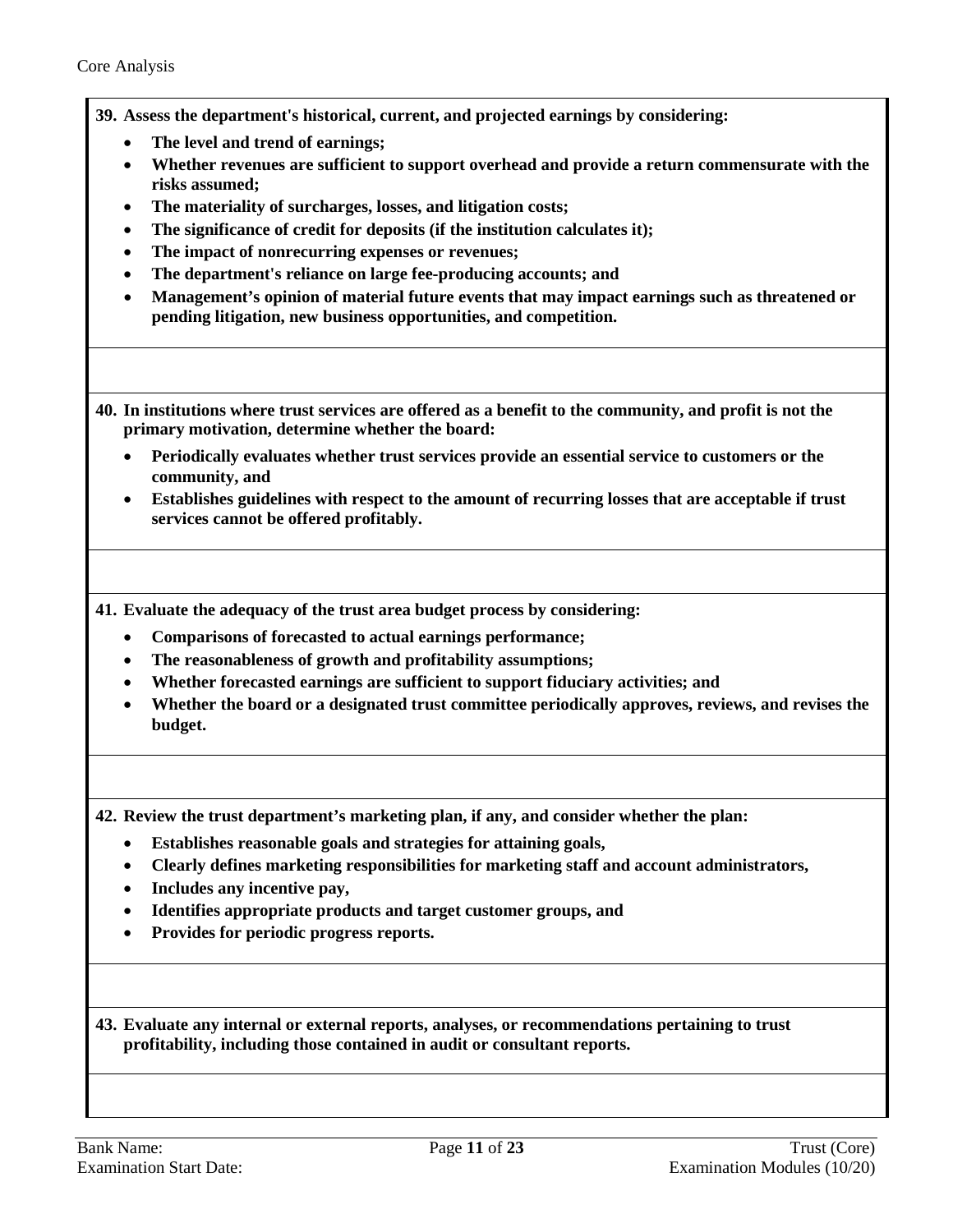<span id="page-11-0"></span>**Compliance**

**ACCOUNT ADMINISTRATION**

**44. Determine whether trust account administration is adequate by reviewing a sample of accounts.** 

**45. Assess compliance with governing instruments by considering whether:** 

- **Account files contain all necessary governing documents;**
- **Account officers are familiar with the terms of governing instruments;**
- **The trust department's actions, such as investments, co-fiduciary approvals, and discretionary distributions, are authorized under governing documents;**
- **The trust department is performing all fiduciary duties prescribed in the governing documents; and**
- **Synoptic records are accurate.**

**46. Determine whether trust account documentation reflects adequate administration of accounts. Review and consider:**

- **Synoptic records;**
- **Notes in files and customer call reports;**
- **Administrative and annual investment reviews;**
- **Minutes of committee(s) responsible for review accounts;**
- **Any problem issues with an account including problem grantors and/or beneficiaries; and**
- **Any documentation pertaining to litigation in an account.**

**47. Evaluate the trust department's administrative review process.**

- **Determine whether administrative reviews are:**
	- o **Performed promptly and in accordance with account risks;**
	- o **Performed by the trust committee, subcommittee, or disinterested account officer; and**
	- o **Appropriately documented.**
- **Determine whether deficiencies are monitored and corrected in a timely manner.**

**48. Determine whether trust department customer complaints are appropriately addressed.**

**OPENING AND CLOSING ACCOUNTS**

**49. Determine whether trust account acceptance practices are adequate by considering:**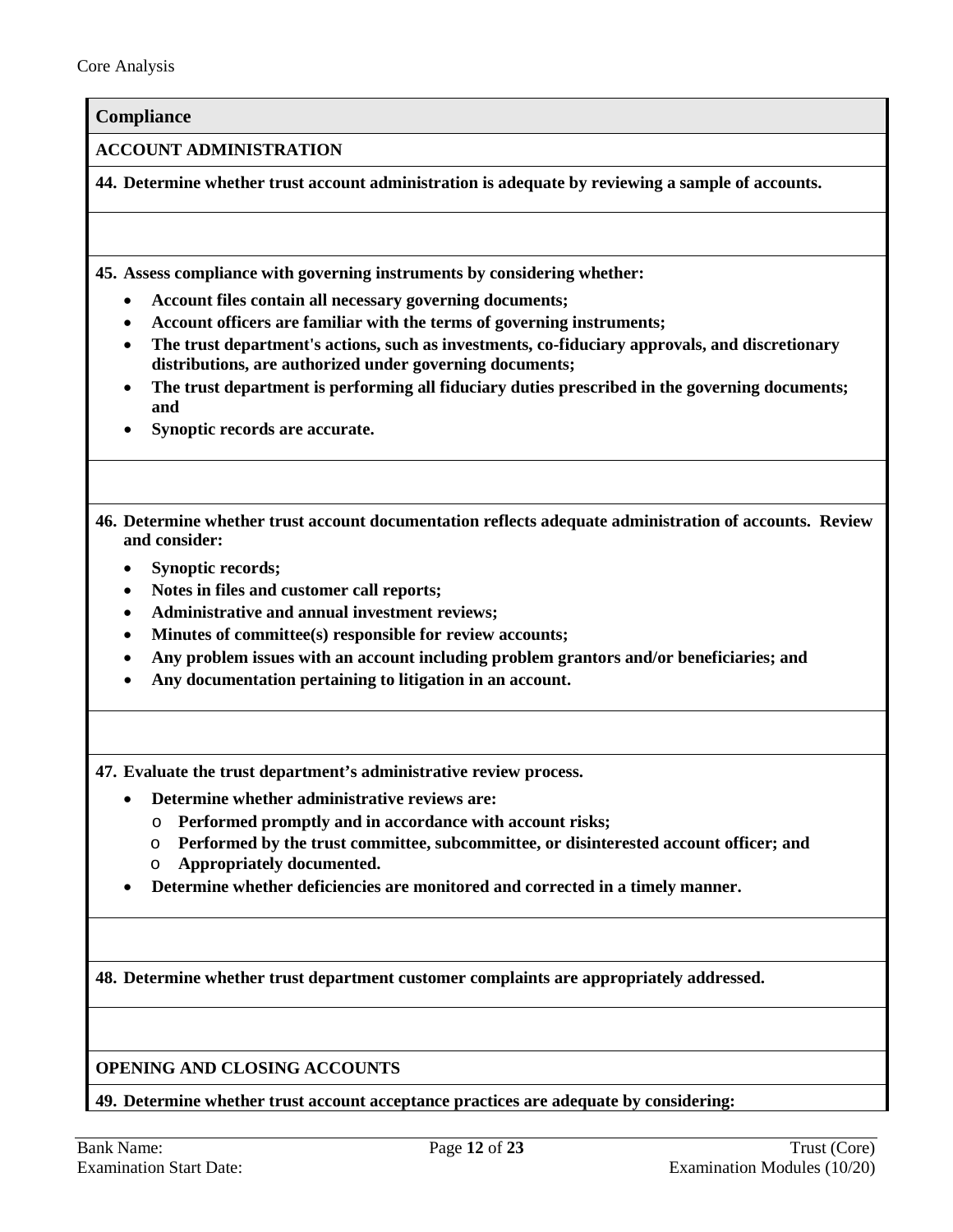- **Management's assessments of:**
	- o **Real or potential conflicts of interest,**
	- o **Unusual circumstances or administrative complexities,**
	- o **The account's objectives and asset holdings,**
	- o **The legal sufficiency of governing instruments,**
	- o **Environmental risks associated with real property,**
	- o **Whether actions require third-party approvals (such as by a co-trustee or court), and**
	- o **The expertise of trust department personnel,**
- **Procedures for avoiding potential liability such as obtaining:**
	- o **Proof of the prior trustee's resignation or removal,**
	- o **Prior accountings, and**
	- o **Indemnification from the prior trustee or account beneficiaries for acts of the prior trustee,**
- **Whether all necessary governing instruments and supporting documentation are received and appropriately reviewed prior to accepting the account,**
- **Whether account fees are commensurate with risk levels and administrative duties, and**
- **Account set-up processes and whether there are appropriate secondary reviews.**

**50. Assess the adequacy of trust account closing procedures by considering whether:**

- **Necessary releases/receipts and discharges are obtained;**
- **Final accountings and tax returns are filed;**
- **Assets are properly distributed in a timely manner;**
- **Fees and expense reimbursements are received;**
- **Closed accounts are approved by the board or a board committee;**
- **Court releases are obtained when applicable; and**
- **The institution appropriately retained copies of all relevant documents.**

## **CONFLICTS OF INTEREST**

**51. Determine whether the trust department identifies and monitors actual and potential conflicts of interest and self-dealing. Consider the following potential conflicts:**

- **The use of material insider information, including information arising from commercial bank relationships;**
- **Use of own-bank products and services such as deposit accounts, loans, proprietary mutual funds and brokerage services;**
- **Receipt of fees from other sources, including fees from mutual funds and sweep fees;**
- **Relationships with brokers and other agents, including soft-dollar arrangements;**
- **Investments in own-bank or affiliated securities;**
- **Transactions involving insiders or their interests;**
- **Proxy voting, including own-bank or affiliated securities;**
- **Investment in securities underwritten by the bank or affiliates; and**
- **Inter-account and multi-account transactions.**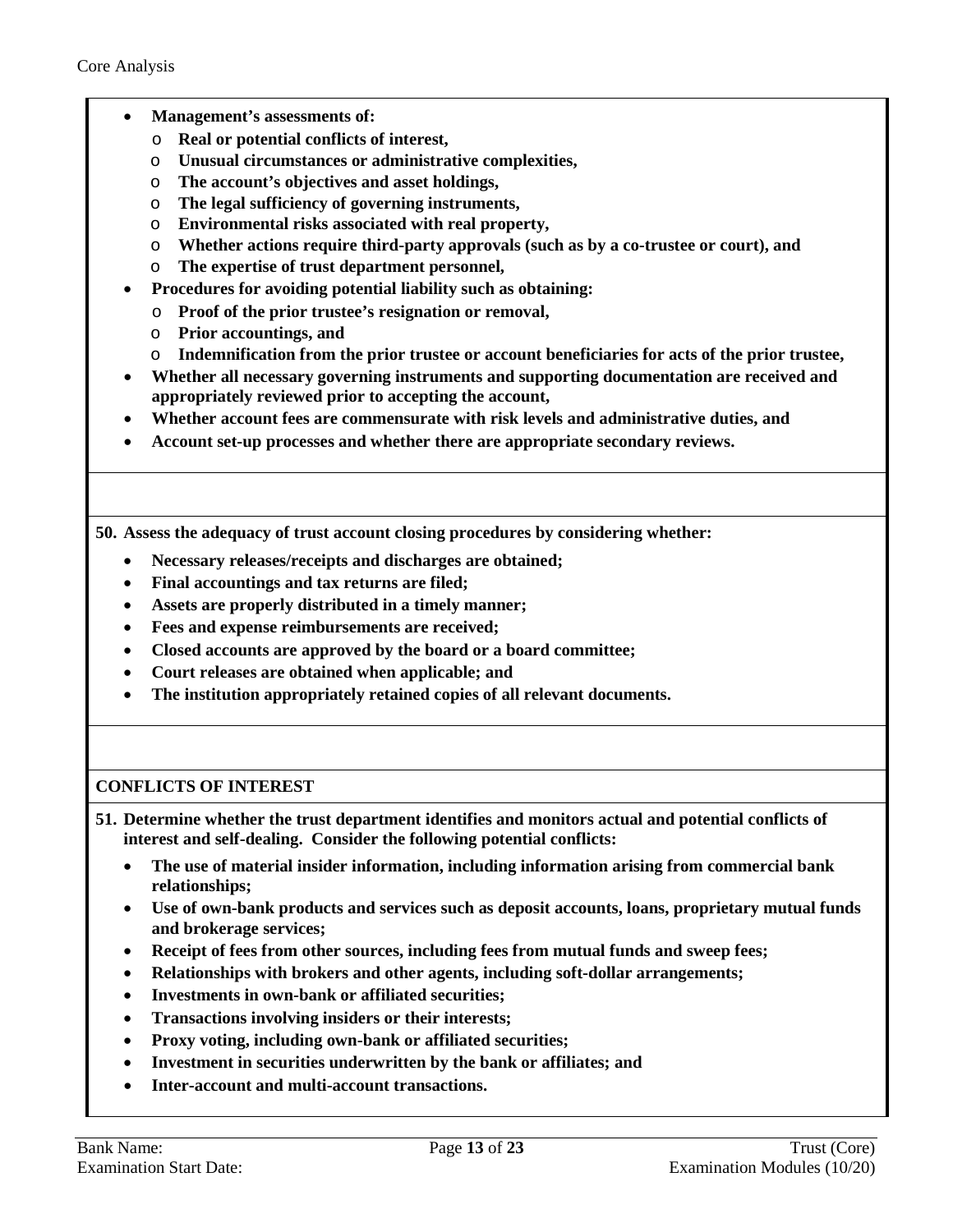- **52. Assess conflict-of-interest controls by considering whether management:** 
	- **Makes full disclosures;**
	- **Obtains appropriate consents;**
	- **Obtains court approvals;**
	- **Resolves conflicts in favor of account beneficiaries;**
	- **Complies with self-dealing restrictions in the Employee Retirement Income Security Act, Internal Revenue Code, and state laws; and**
	- **Obtains independent, reasoned legal opinions.**

#### **LAWS AND REGULATIONS**

- **53. Determine whether the institution complies with applicable federal and state statutes and regulations, such as:** 
	- **Employee Retirement Income Security Act (ERISA) and related Department of Labor regulations;**
	- **State fiduciary statutes, including the Uniform Trust Code and Prudent Investor Act; and**
	- **Federal Deposit Insurance Act Section 11(a) prohibitions on the acceptance of deposits from employee benefit plans if the institution is less than adequately capitalized.**
- **54. Determine whether common and collective investment funds are operated in accordance with applicable laws and regulations.** *(Note: If the Pooled Investment Vehicles Module is completed, document procedures in that module.)*

## <span id="page-13-0"></span>**Asset Management**

**55. Determine whether the board of directors, trust committee, or related subcommittee has approved general investment and administrative guidelines.** 

**56. Review internal and external investment research methods and evaluate management's due diligence in selecting assets for purchase within the trust area.** 

**57. Determine the appropriateness of criteria for including or excluding securities from the approved list of investments within the trust area.**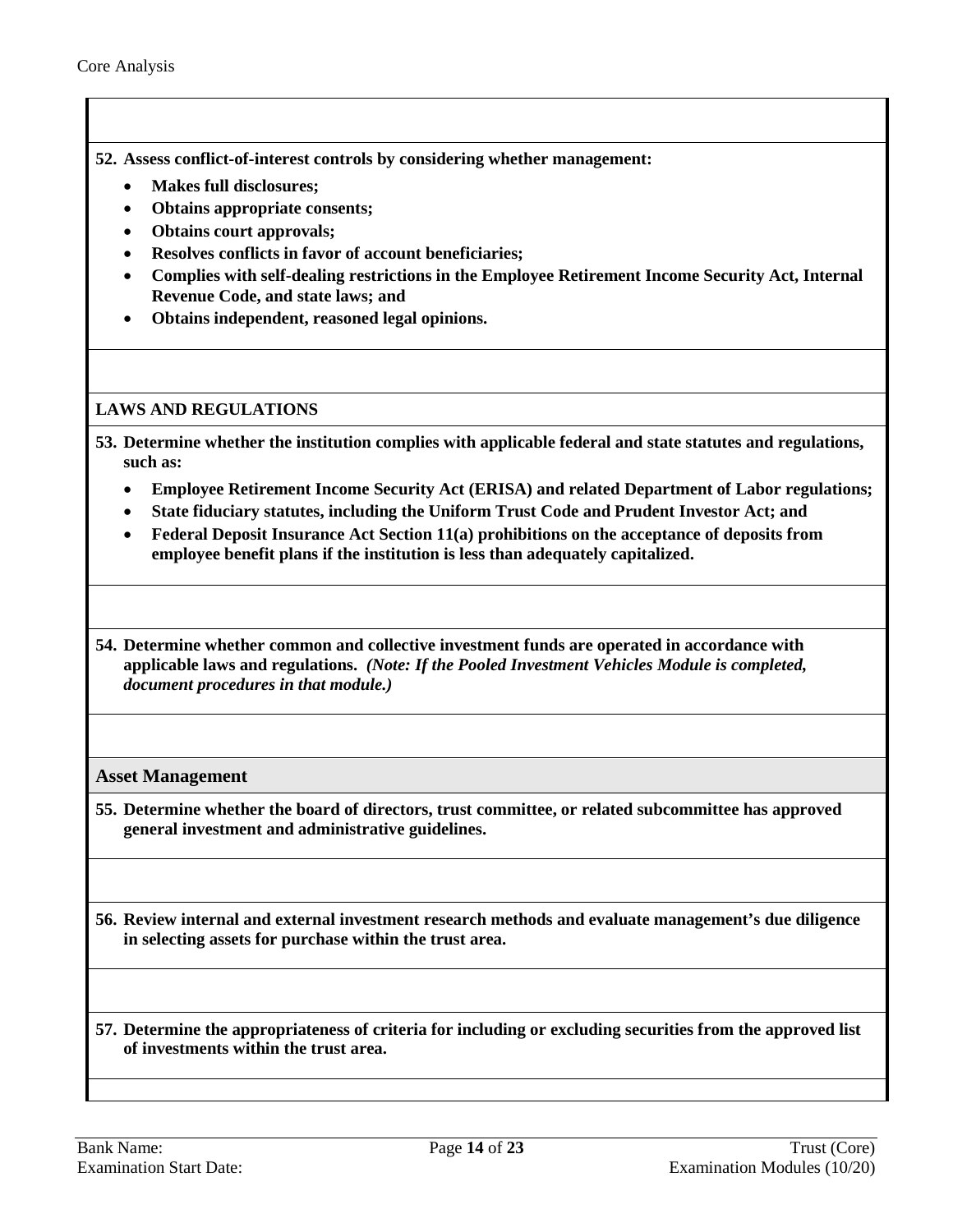| 58. Assess the process for retaining or selling assets that do not meet established trust department<br>investment criteria.                                                                                                                          |
|-------------------------------------------------------------------------------------------------------------------------------------------------------------------------------------------------------------------------------------------------------|
| 59. Review the methods for developing investment strategies for asset management and determine whether<br>such strategies are consistently applied.                                                                                                   |
| 60. If the institution uses open architecture or offers separately managed accounts, consider the adequacy<br>of:                                                                                                                                     |
| Due diligence governing the selection and retention of outside asset managers,                                                                                                                                                                        |
| On-going monitoring of the performance of outside managers, and<br>٠                                                                                                                                                                                  |
| Operational systems supporting open architecture and separately managed accounts.                                                                                                                                                                     |
| 61. Determine whether quantitative and qualitative measurement tools are used in the asset management<br>process, and consider whether the tools adequately evaluate and monitor financial risks.                                                     |
| 62. Determine whether sales commissions or fee arrangements, such as 12b-1 fees received from mutual<br>funds, do not unduly influence investment decisions. (Note: Refer to the Pooled Investment Vehicles<br>Module for additional considerations.) |
| 63. Determine whether guidelines for using asset allocation models as a basis for making investment<br>management decisions are in place, and consider:                                                                                               |
| Which accounts will be invested based on modeling information,                                                                                                                                                                                        |
| How portfolios will be monitored to ensure they remain within model guidelines, and                                                                                                                                                                   |
| How investment objectives are determined and monitored.                                                                                                                                                                                               |
| 64. Evaluate the appropriateness of trust department investments in own-bank deposits and<br>documentation that own-bank deposits receive a competitive rate of interest.                                                                             |
| 65. Review the use and performance of pooled investment vehicles, including proprietary and third-party<br>mutual funds, common trust funds, collective investment funds, and, if applicable, conversions of                                          |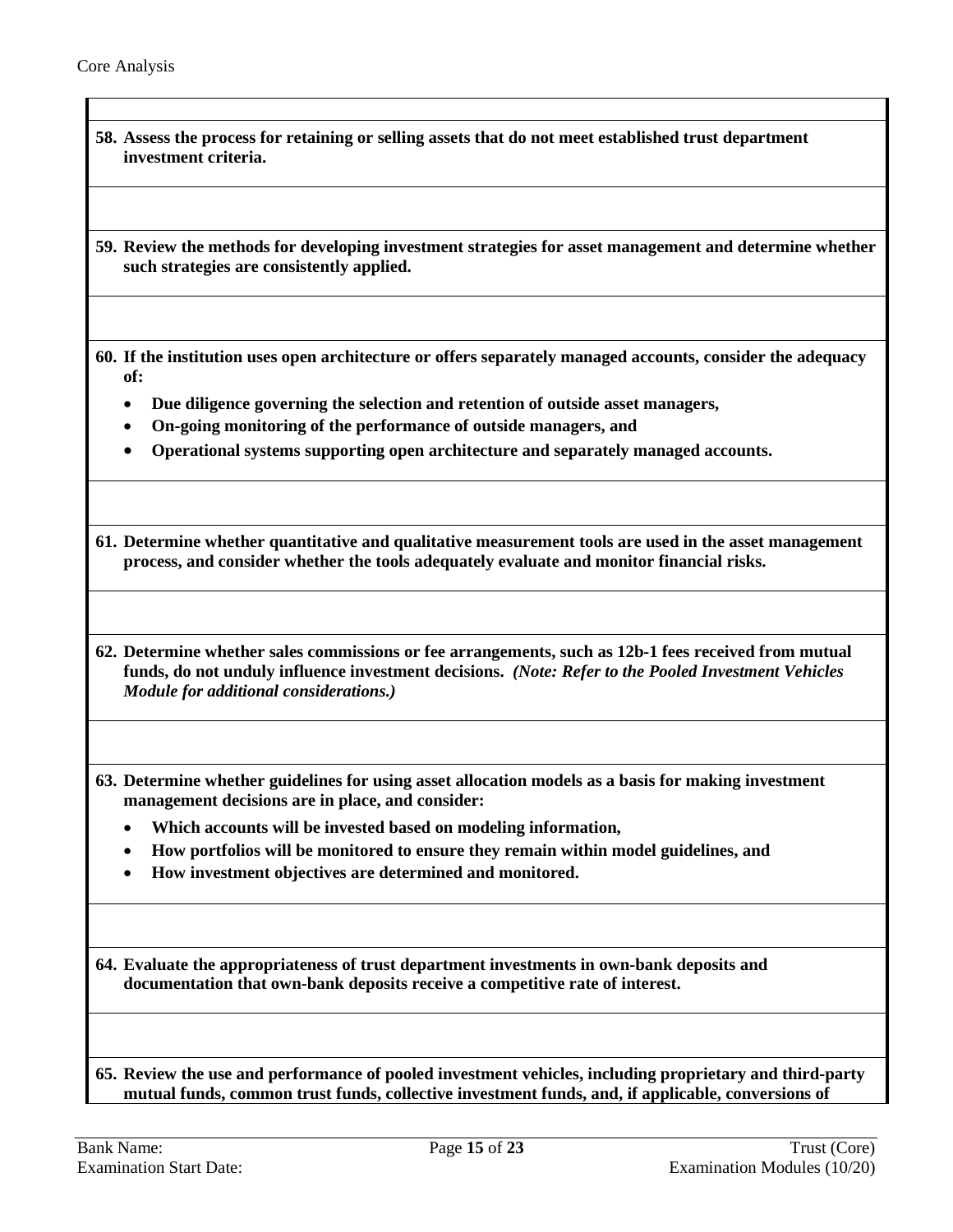| common and collective funds to mutual funds. (Note: If the Pooled Investment Vehicles Module is<br>completed, document procedures in the reference module.)                                                                                                                                                                                                                                                             |
|-------------------------------------------------------------------------------------------------------------------------------------------------------------------------------------------------------------------------------------------------------------------------------------------------------------------------------------------------------------------------------------------------------------------------|
| 66. Evaluate the use of derivatives and other complex securities in asset management. (Refer to the<br>Personal Trust Module or FRB Trading and Capital Markets Activity Manual for specific considerations.)                                                                                                                                                                                                           |
| 67. Determine whether exceptions to investment guidelines in asset management are appropriately<br>reported, documented, approved, and monitored.                                                                                                                                                                                                                                                                       |
| 68. Review any securities lending activity. (Refer as needed to the Employee Benefit Reference Module)                                                                                                                                                                                                                                                                                                                  |
| 69. Assess practices for establishing discretionary account objectives. Determine whether the institution<br>considers:<br>General economic conditions,<br>Tax consequences,<br>Other resources of the grantor or beneficiaries,<br><b>Expected total returns,</b><br>Liquidity and income needs of beneficiaries,<br><b>Beneficiary requests,</b><br>Purpose of the trust,<br>Limitations of the governing instrument, |
| Requirements for preservation or appreciation of capital,<br>Diversification standards, and<br><b>Risk tolerance levels.</b>                                                                                                                                                                                                                                                                                            |
| 70. Determine whether all discretionary accounts receive a documented investment review at least once<br>each year that:<br>Are performed by an independent person or committee;<br>Evaluate the continued appropriateness of the account objectives;<br>Assess the suitability of the account's investments, including tax considerations, risk tolerance, and                                                         |
| liquidity needs;<br>Consider any asset allocation imbalances or lack of diversification;<br>nove velotive nextfolio/access investment nextermones to established henchmovis and                                                                                                                                                                                                                                         |

- **Compare relative portfolio/account investment performance to established benchmarks and investment objectives; and**
- **Ascertain attributes of investment performance.**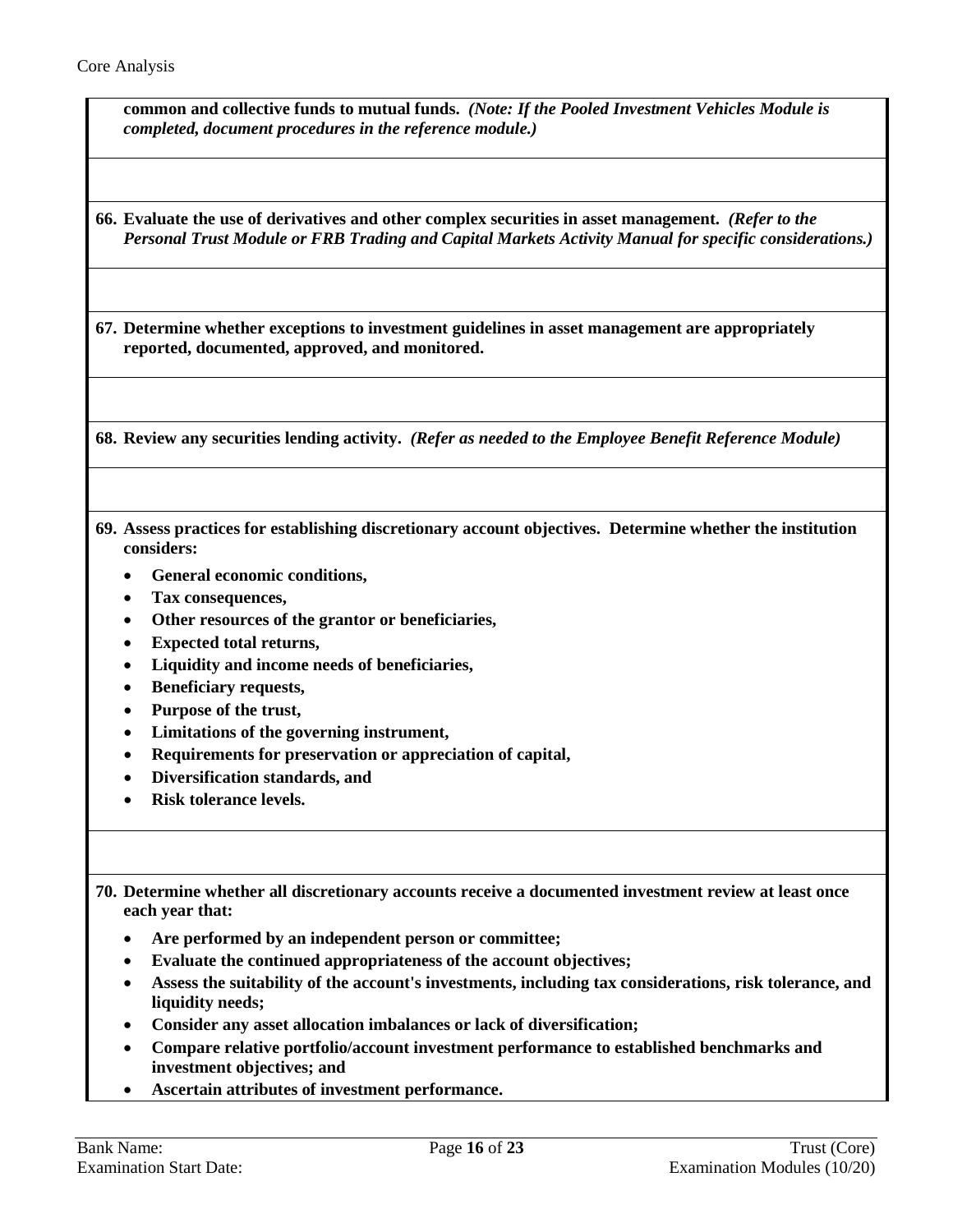- **71. Determine whether appropriate investment objectives are established when an account is accepted. Also, determine whether investments received in-kind are reviewed within a reasonable time for suitability and prudent retention.**
- **72. Assess the appropriateness of assets held in discretionary and investment advisory accounts by considering:**
	- **Requirements of the governing document;**
	- **The account's stated objective(s);**
	- **Approved investment guidelines; and**
	- **Applicable common-law standards, state laws, and federal laws (e.g., prudent person/prudent investor act, ERISA, and Internal Revenue Code).**

**73. Assess the adequacy of the practices, including valuation methodologies, that the institution uses to administer unique assets.** *(Note: If the Personal Trust or the Employee Benefit Modules are completed, document procedures in those modules as necessary.)*

**74. Assess the adequacy of cash management practices by considering whether:** 

- **Cash balances are promptly invested;**
- **Net-overdraft procedures include authorized approvals and controls to ensure overdrafts do not remain outstanding for an unreasonable period;**
- **Fees imposed under cash sweep arrangements are reasonable, comply with state laws, and are properly disclosed to the customer;**
- **Cash investment vehicles have a competitive interest rate;**
- **Management maintains sufficient cash to meet the liquidity needs of individual accounts; and**
- **Cash management vehicles are highly liquid and ensure the preservation of principal.**

#### **TRADING AND BROKERAGE**

**75. Determine whether security transactions effected in a fiduciary or custodian capacity satisfy the requirements for exemption from the definition of "broker" in the Securities Exchange Act of 1934. (Refer to Section 3(a)(4)(B)(iii) of the Securities Exchange Act of 1934, and SEC/FRB Regulation R.) Consider the following requirements:**

- **Trust & Fiduciary Exceptions:** 
	- o **Transactions are effected in a department or division of the bank that is regularly examined for compliance with fiduciary standards;**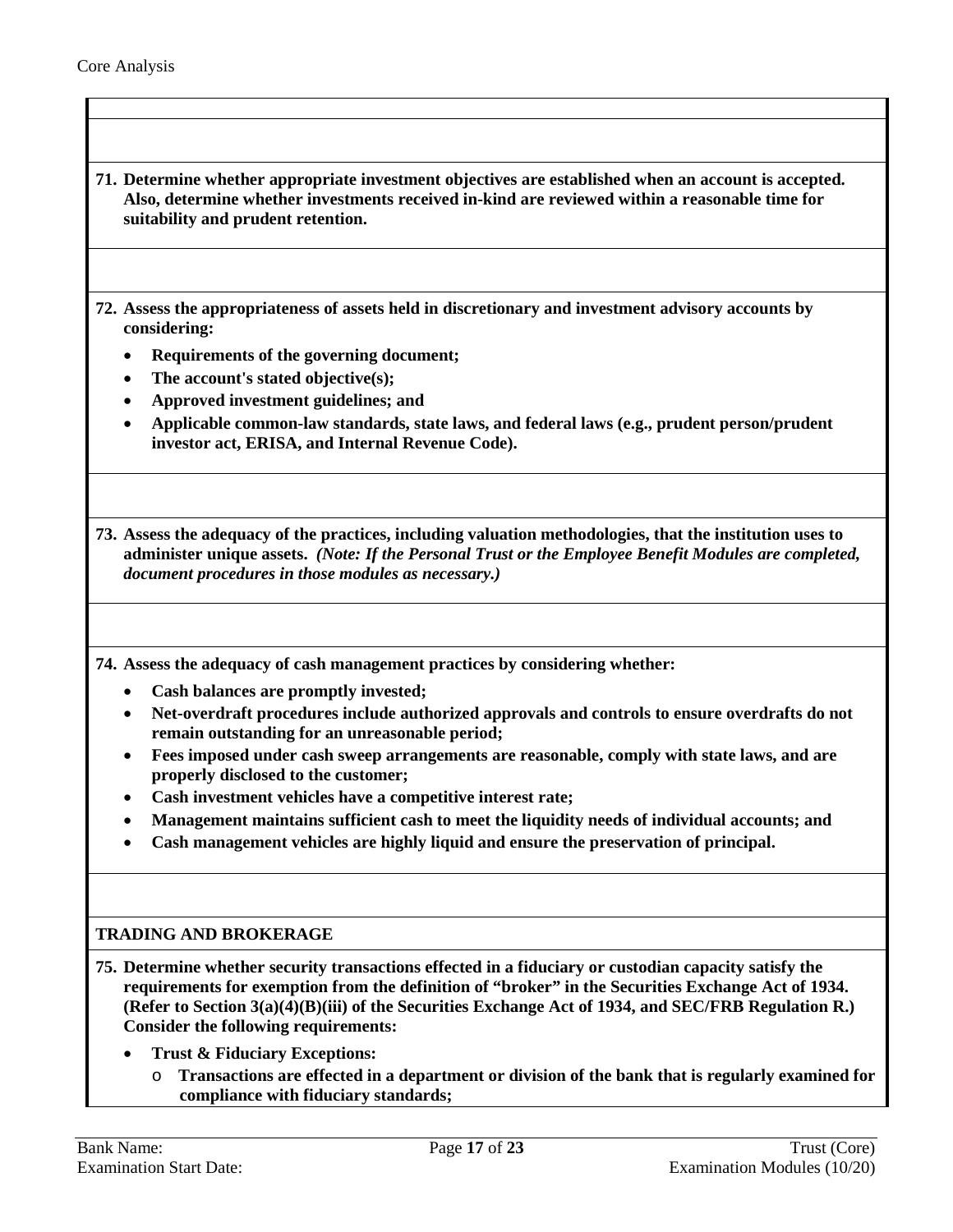- o **The percentage of relationship compensation to total trust and fiduciary compensation, averaged over the immediately preceding two years, is at least 70% if computed on a bank-wide basis, or more than 50% for each account if computed on an account-by-account basis (refer to Section 10.F of the** *FDIC Trust Examination Manual* **for the definition of relationship compensation and details on Regulation R, chiefly-compensated requirements);**
- Securities transactions are effected by a registered broker/dealer;
- o **Securities transactions are effected in a cross-trade or similar transaction that is not in violation of fiduciary standards or in any other way permitted by the SEC; and**
- o **The institution does not publicly solicit brokerage business. (Note: A bank may, in conjunction with advertising its other trust activities, state that it effects securities transactions as part of its administration of fiduciary accounts.)**
- **Custody & Safekeeping Exemptions:** 
	- o **Employee Benefit, IRA, and Similar Accounts**
		- **The institution does not advertise that it accepts orders for employee benefit plan accounts or individual retirement accounts or similar accounts (except as part of advertising its other custody and safekeeping activities), and does not advertise that such accounts are brokerage accounts or that the bank's safekeeping and custody services substitute for brokerage accounts;**
		- **Advertisements and sales literature descriptions of order-taking services should not be more prominent than other aspects of an institution's custody and safekeeping services;**
		- **No employee of the institution is compensated based on whether a securities transaction is executed, or based on the quantity, price, or type of security involved;**
		- **The institution is not a trustee or fiduciary, other than a directed trustee;**
		- **The institution is not acting as a carrying broker; and**
		- **The institution complies with the Exchange Act Section 3(a)(4)(C) trade execution requirements.**
	- o **Accommodation Trades (i.e. order taking for accounts that are not Employee Benefit, IRA, or similar accounts.)** 
		- **The institution does not advertise that it accepts orders;**
		- **Sales literature does not state that the bank accepts orders, except as part of describing other aspects of its custodial and safekeeping services;**
		- **Sales literature does not describe order-taking services more prominently than other aspects of an institution's custody and safekeeping services;**
		- **No employee of the institution is compensated based on whether a securities transaction is executed, or based on the quantity, price, or type of security involved;**
		- **Any fee charged or received by the institution does not vary based on whether the bank accepted the order or the quantity or price of the securities bought or sold;**
		- **The institution is not a trustee or fiduciary, other than a directed trustee;**
		- **The institution does not provide investment advice or research, make recommendations, or solicit transactions;**
		- **The institution is not acting as a carrying broker; and**
		- **The institution complies with the Exchange Act Section 3(a)(4)(C) trade execution requirements.**
	- o **Non-Custodial Third Party Administrators**
		- **The third-party administrator and the custodial institution that contracted with it must comply with the requirements for Employee Benefit, IRA, and similar accounts; and**
		- **The third-party administrator does not execute cross trades (other than crossing or netting open-end mutual funds not traded on an exchange) or crossing or netting orders for accounts of the custodial institution.**
	- o **Sub-Custodians**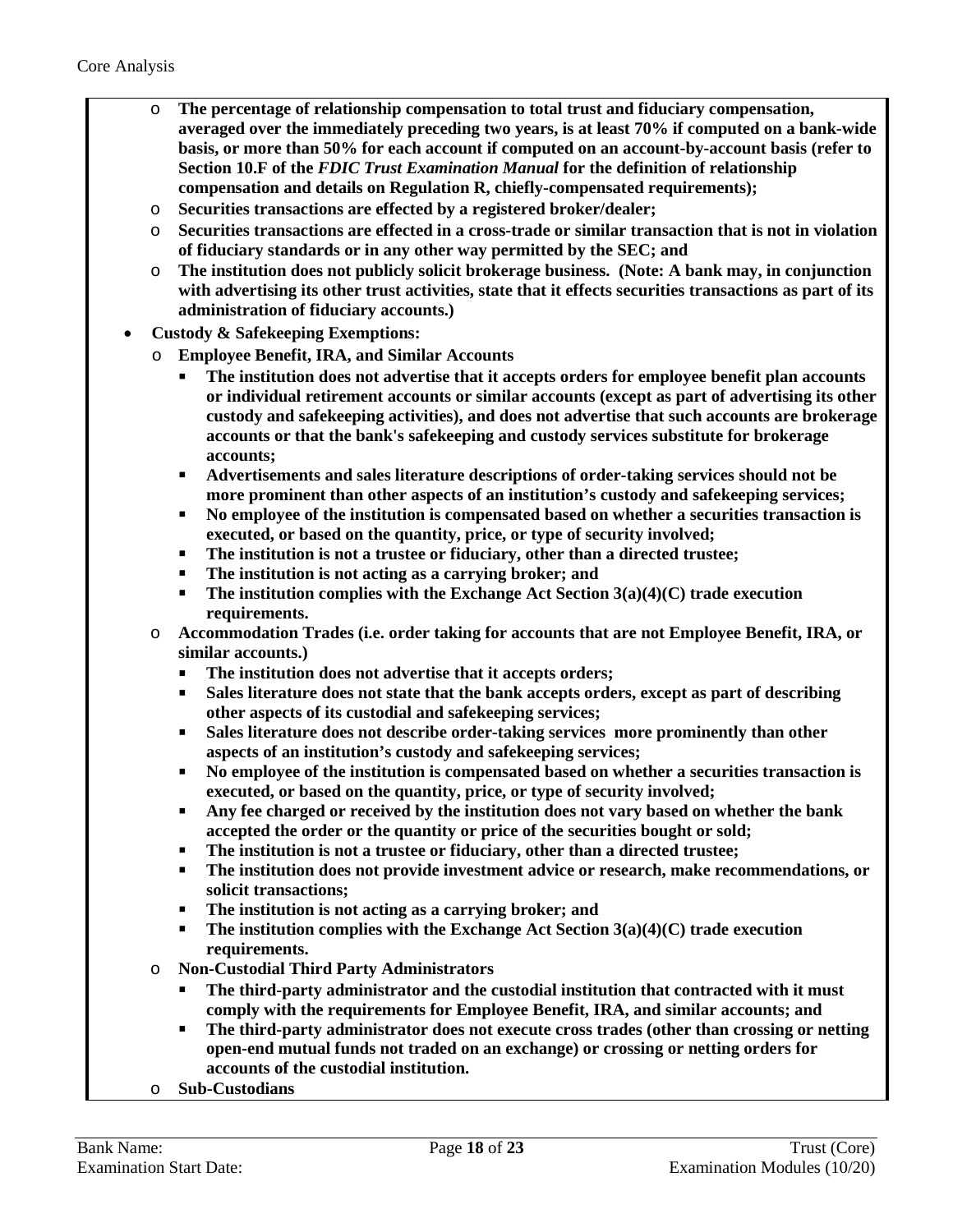- **Both the sub-custodial and the custodial institution comply with the relevant requirements for Employee Benefit, IRA, and similar accounts or accommodation trades, as applicable; and**
- **The sub-custodian bank does not execute cross trades (other than crossing or netting openend mutual funds not traded on an exchange) or crossing or netting orders for accounts of the custodial institution.**
- o **Other Exceptions and Exemptions**
	- **Sweep Account/Money Market Fund,**
	- **Networking/High Net Worth Institutional Customer Referrals,**
	- **SEC Regulation S Securities,**
	- **Securities Lending Transactions,**
	- **Permissible Securities Transactions,**
	- **Fig. 3 Stock Purchase Plans,**
	- **Private Securities Offerings,**
	- **Affiliate Transactions,**
	- **Identified Banking Products,**
	- **Municipal Securities, and**
	- **De Minimis.**

*References: FDIC: Section 10.F of the FDIC Trust Examination Manual; FRB: Regulation R.*

**76. Evaluate management's efforts to obtain best execution on securities trades.**

**77. Determine whether credit and operational risks with broker/dealers are adequately controlled. Consider whether the institution maintains an approved list of brokers, broker allocation guidelines, and credit or trading limits.**

**78. Determine whether an appropriate level of due diligence is performed on all counterparties with the trust department, even when transactions do not expose the institution to credit risk.**

**79. Determine whether trade transaction reports within the trust department include all necessary information to validate the transaction and whether the institution can reconstruct an account's trading history.**

**80. Determine whether trade transactions within the trust department are executed and recorded in a timely manner.**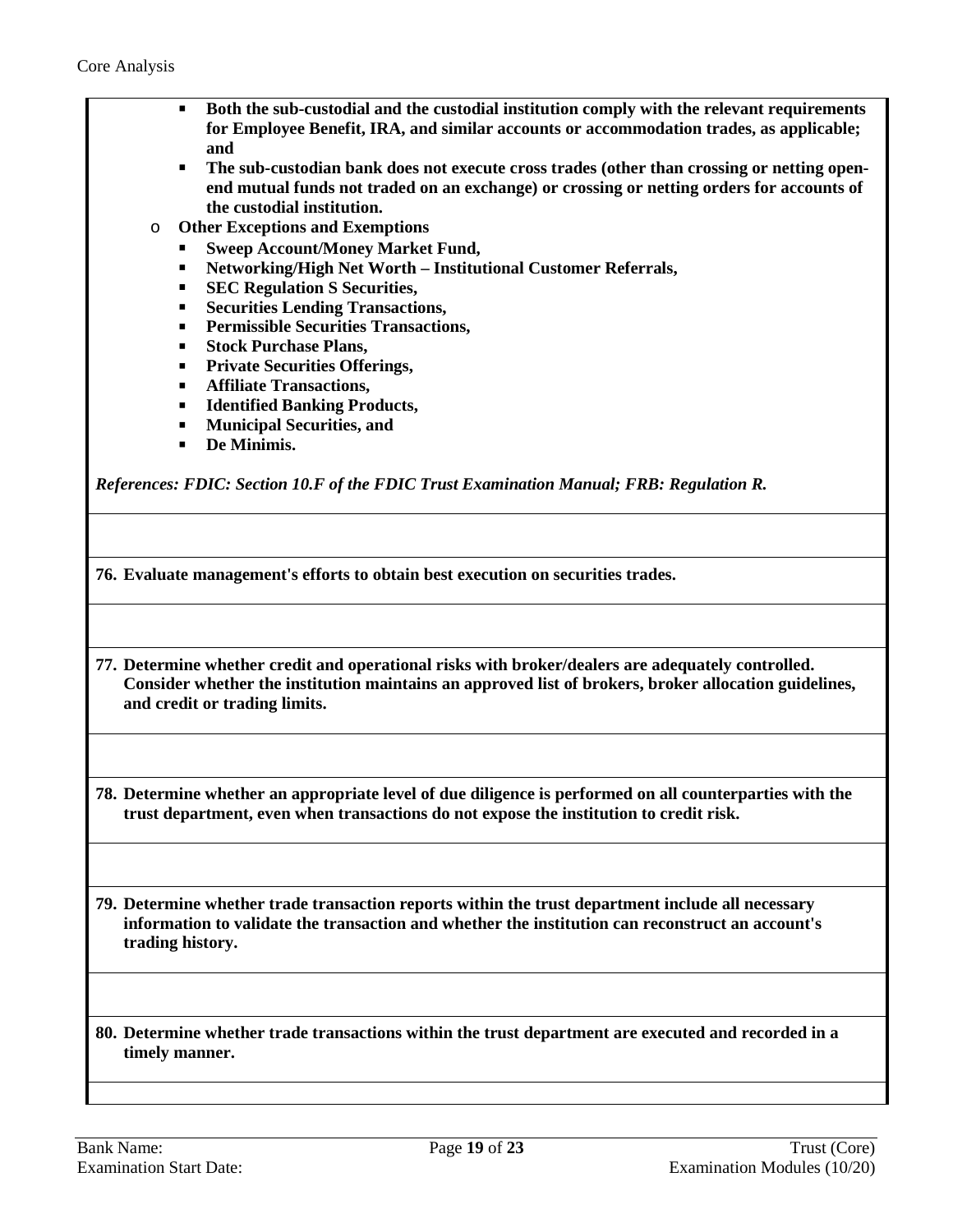| 81. Determine whether the allocation of securities to trust accounts and the prices paid for securities are<br>fair and equitable. Consider whether:<br>Orders for the same security are received at approximately the same time;<br>$\bullet$                                                                                                                                               |
|----------------------------------------------------------------------------------------------------------------------------------------------------------------------------------------------------------------------------------------------------------------------------------------------------------------------------------------------------------------------------------------------|
| Securities are purchased and sold in block transactions; and                                                                                                                                                                                                                                                                                                                                 |
| Buy and sell orders are matched between accounts (i.e., the crossing of buy and sell orders).                                                                                                                                                                                                                                                                                                |
| 82. Determine whether transaction discrepancies (such as failed trades, confirmation conflicts, securities<br>not delivered or received, and pricing inconsistencies) are properly investigated and resolved.                                                                                                                                                                                |
| Review trade investigation logs to determine the number and dollar amount of outstanding<br>disputes.                                                                                                                                                                                                                                                                                        |
| Determine whether trade metrics (such as trade volumes and the number of failed trades) are<br>reported periodically to management for oversight and risk management purposes.                                                                                                                                                                                                               |
| Determine whether customer complaints are resolved by someone other than the person who<br>executed the trade.                                                                                                                                                                                                                                                                               |
| 83. Determine whether the institution prohibits traders from effecting personal securities trades. If<br>traders are allowed to effect personal securities trades, determine whether management has established<br>adequate controls to both prohibit and identify front-running, late trading in mutual funds, market<br>timing in mutual funds, and other inappropriate trading practices. |
| 84. Assess the separation of duties for confirming, reconciling, valuing, clearing, accounting, receiving, and<br>disbursing assets related to trading and brokerage activities.                                                                                                                                                                                                             |
| 85. Determine whether access to trading programs is properly controlled. Consider, whether the<br>programs prevent or identify late-trading or market-timing activities in mutual funds and whether<br>only authorized personnel can initiate trades.                                                                                                                                        |
| 86. Determine whether broker statements are sent directly to accounting or operations personnel and not<br>to trading personnel.                                                                                                                                                                                                                                                             |
| 87. Determine whether discrepancies on broker statements are directed for resolution to someone outside<br>the trading function.                                                                                                                                                                                                                                                             |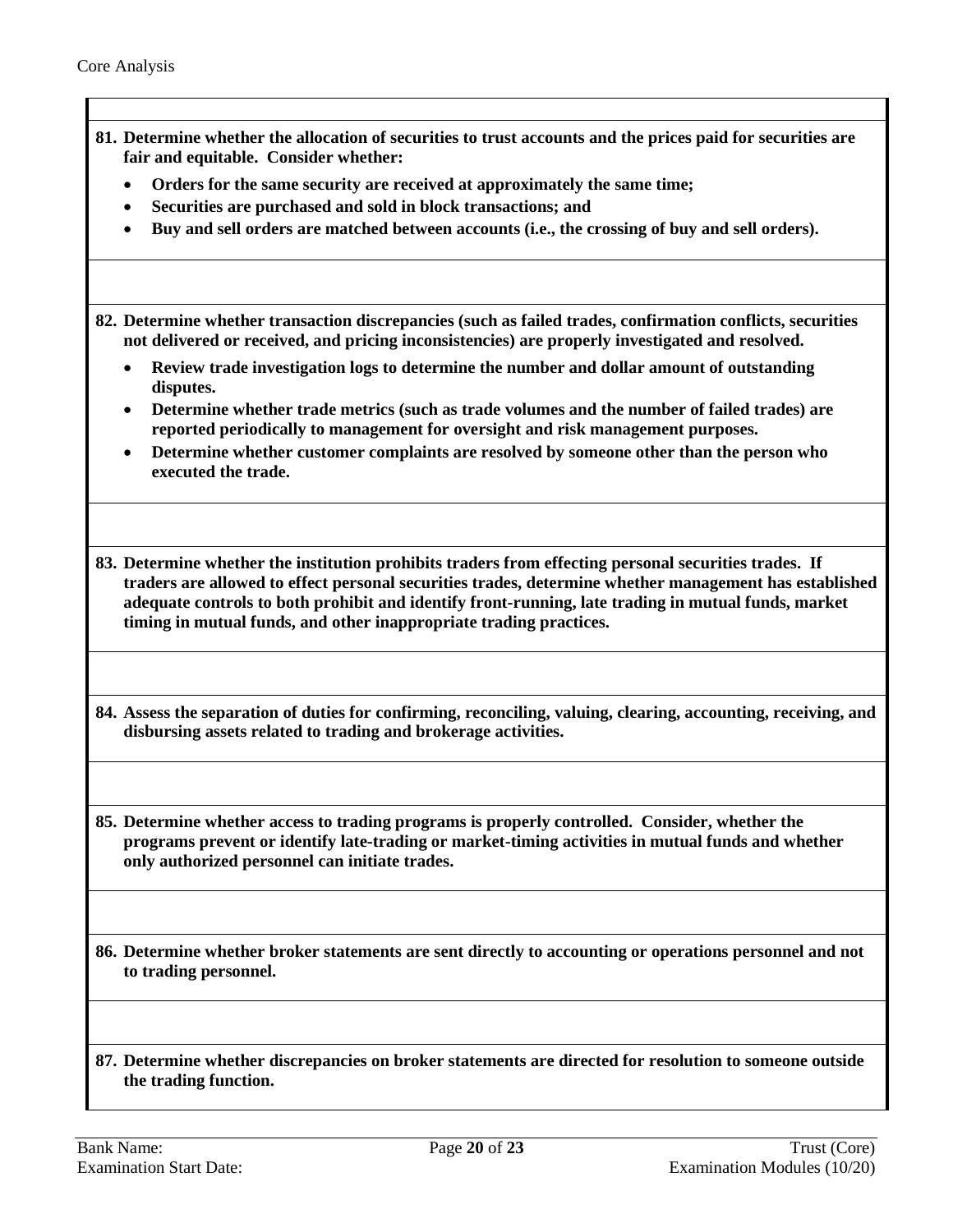- **88. Determine whether trading activities are covered in the audit program and whether the scope of review is appropriate for the level of activity.**
- **89. Review management's compliance with securities record-keeping and confirmation requirements, including reports of personal securities trading. (FDIC: Part 344/FRB: Reg. H)**

<span id="page-20-0"></span>**Board and Senior Management** 

**90. Determine whether board and trust committee minutes and supporting documentation reflect adequate supervision of fiduciary activities.**

**91. Determine the purpose and function of each trust sub-committee.**

- **92. Determine whether organizational and committee structures are appropriate and provide for clearly defined lines of authority and responsibility for trust operations.**
- **93. Determine whether the trust committee meets at least quarterly and maintains comprehensive minutes of meetings held and actions taken.**

**94. Determine whether attendance by board and committee members is satisfactory.**

**95. Assess the board, trust committee, and management's ability to plan and respond to changing business conditions and determine whether fiduciary activities are adequately considered in the institution's strategic planning process.**

**96. Determine whether a dominant official exerts significant influence over trust department operations. If so, assess the adequacy of the board's oversight and mitigating controls.**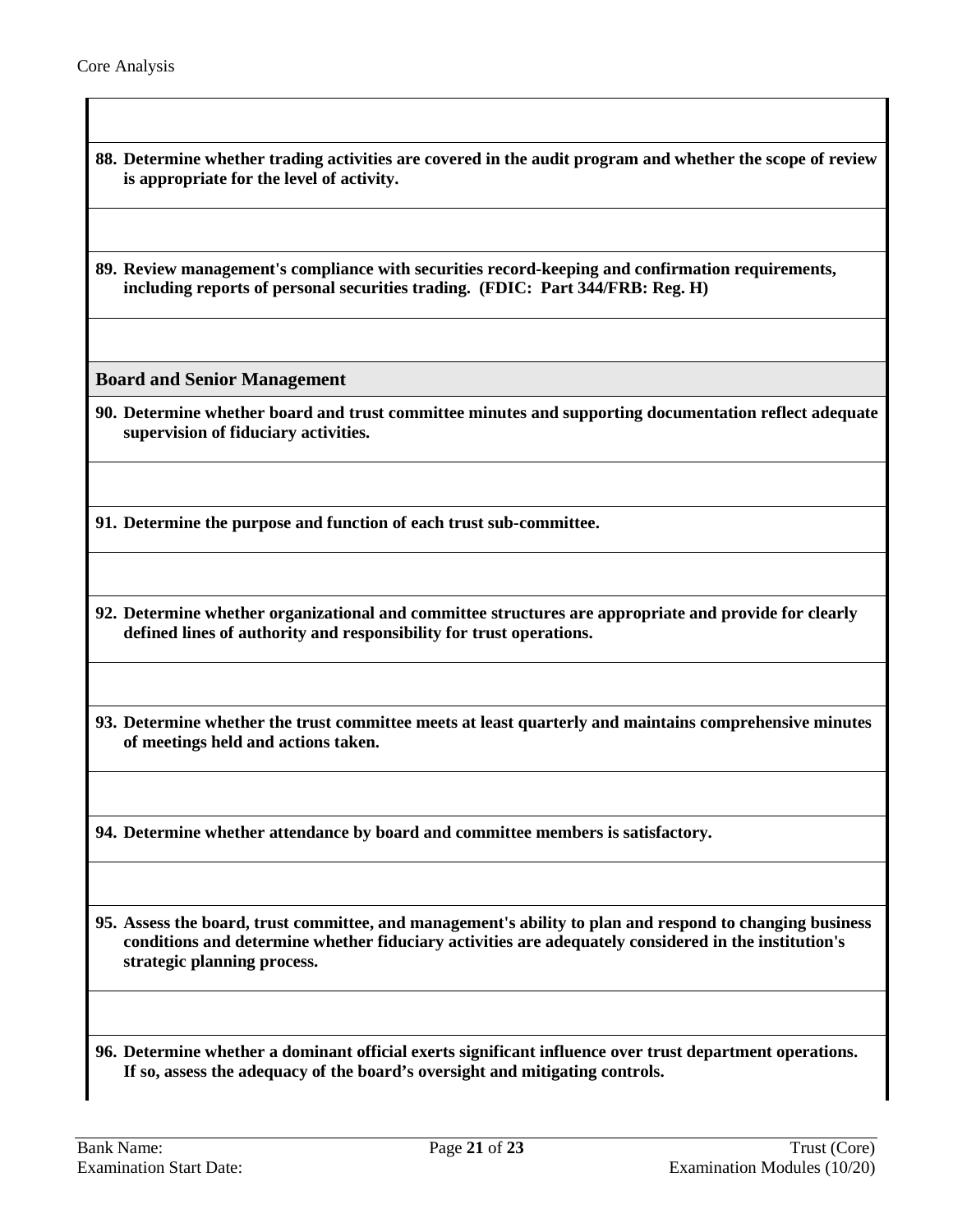|                                             | 97. Determine whether management takes adequate and timely corrective action to address<br>recommendations by auditors and regulatory authorities regarding trust department activities.                                                                                        |
|---------------------------------------------|---------------------------------------------------------------------------------------------------------------------------------------------------------------------------------------------------------------------------------------------------------------------------------|
|                                             | 98. Assess the ability of the board to retain competent legal counsel for trust matters.                                                                                                                                                                                        |
|                                             | 99. Determine whether the board provides for adequate insurance of fiduciary activities and periodically<br>reviews blanket bond, errors and omissions, and other applicable insurance coverage.                                                                                |
| training for management and staff.          | 100. Determine whether fiduciary lines of business are managed and staffed by persons with requisite<br>knowledge, experience, and expertise. Consider the background of key management personnel and                                                                           |
|                                             |                                                                                                                                                                                                                                                                                 |
|                                             | 101. Determine the adequacy of management succession plans within the trust area.                                                                                                                                                                                               |
| the trust area. Determine whether:          | 102. Evaluate management's due diligence process for selecting and monitoring outside service providers<br>(e.g. investment managers, investment advisors, consultants, custodians, and broker/dealers) related to                                                              |
|                                             | Delegations of fiduciary responsibility by the institution are authorized under state law;<br>The board or its designated committee conducts and documents an adequate due diligence review<br>before contracting with a third party. Consider whether the board evaluates the: |
| O<br>$\circ$<br>assets to be serviced;      | Financial strength of the servicing organization;<br>Ability of the servicing organization to handle the volume and nature of trust accounts and                                                                                                                                |
| $\circ$<br>O<br>O<br>$\circ$                | Investment results of the servicing organization;<br>Policies, procedure, and controls of the servicing organization;<br>Audit coverage of the servicing organization (including SSAE 16 reports if available); and                                                             |
| $\bullet$<br>relationships, including:<br>O | Fidelity insurance coverage of the servicing organization;<br>Determine whether written agreements clearly define the scope and terms of any third-party<br>Duties and responsibilities of each party;<br><b>Service level agreements;</b>                                      |